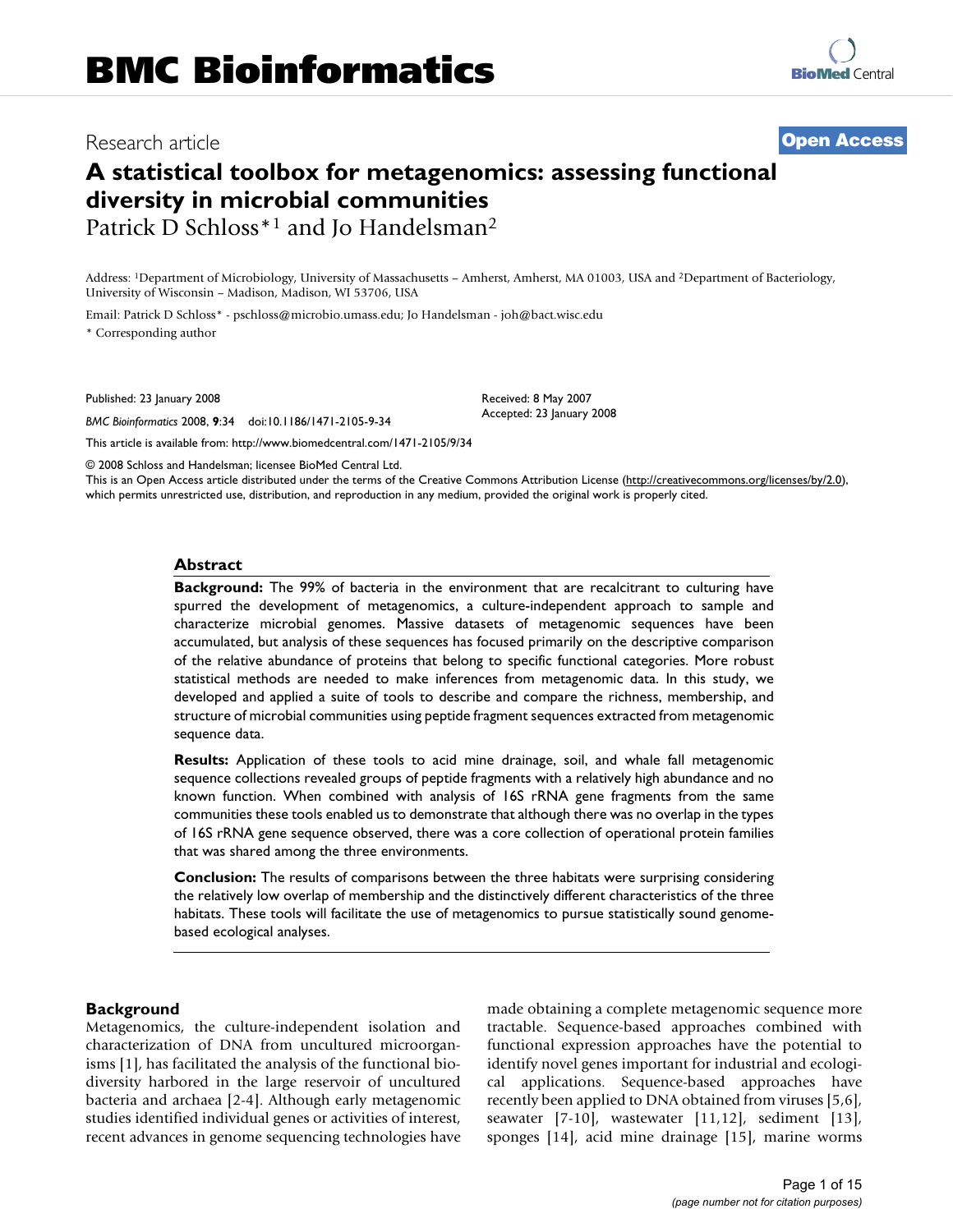[16], human gut [17], soil [18], and decomposing whale carcasses [18]. The analysis used to describe these communities has primarily focused on the descriptive characterization and comparison of the relative abundance of proteins that belong to specific functional categories.

Attempts to analyze metagenomic sequences have proven that a metagenomic sequence is more than just a large genome sequencing project. First, the goal of most genome sequence projects is a closed genome sequence where every nucleotide is represented by a desired number of independent sequence reads. In metagenomics, the probability of finding overlapping sequence reads is low in most environments [19]. The probability that overlapping sequence reads are from the same population of bacteria or archaea is even lower so that contigs that are formed are out of necessity chimeras of different genomes that may not even be from the same phylum [20]. Second, a closed genome represents a statistical population of the genes harbored by that organism; therefore, comparing genome sequences for the presence or absence of genes is straightforward. Since it is not possible to close a metagenome, every metagenomic sequence collection represents a statistical sample of the genomes in an environment. Therefore, it is necessary to treat the comparison of communities as a statistical problem. Third, although labbased cultures that are sequenced do evolve, the differences between lab stocks is minimal compared to the changes faced by natural communities over short periods of time. This makes it difficult to reanalyze a community once a genome sequence has been obtained to improve annotations and understand gene expression.

Five general approaches have been taken to bring statistical analysis to the analysis of metagenomic sequences. The first adapts genomics-based approaches to metagenomics by constructing and curating databases to aid in the annotation and analysis of genes and the contigs they reside on [21,22]. Unfortunately, although such databases provide a critical infrastructure, given the large number of ORFs that have no known function (e.g. 69% in the Sargasso Sea [7]) and the paucity of contigs formed from many sequencing projects (e.g. <1% in the soil [18]), such database searches will be of limited value for comparative metagenomics. The second approach to analyzing metagenomic sequences has been based on the comparison on the relative abundance of annotation categories within the different sequence collections and within databases of assembled genomes [9,10,17,18,23]; these methods implicitly assume that the metagenomic sequences represent a statistical population and/or that the reference databases represent the normal distribution of genes in communities. A third set of approaches attempts to assign a phylogenetic origin for a sequence fragment in the absence of a phylogenetic anchor (e.g. 16S rRNA gene)

using nucleotide frequency analysis or sequence signatures [24-27]. Such methods are limited for use with most environments because of the difficulty in forming contigs that are long enough to carry out a robust analysis and assume that the contigs that form are not chimeric. A fourth approach has attempted to compare communities without an annotation. These have attempted to quantify the species richness of communities based on the distribution of sequence read depth among contigs [7] and to compare the diversity of communities based on the relative frequency of different length oligonucleotides in the DNA sequence pool [28]. Finally, there have been attempts to using traditional population biology by analyzing the diversity of specific families of genes found in metagenomic collections [29].

Based on previous metagenomic sequencing efforts, we were interested in developing statistical tools to compare the richness, membership, and structure of the complement of ORFs from multiple communities in which assembly of the entire genomes is not possible. To address this problem, we adapted a set of statistical tools designed to analyze collections of 16S rRNA gene sequences to the analysis of protein coding genes [30-33]. Our goal was to provide additional tools to make statistical and ecological inferences using metagenomic sequence data. Instead of using a traditional pairwise DNA distance matrix obtained from a sequence alignment of homologous genes as is done with 16S rRNA genes, we used BLAST score ratios (BSRs) to develop a distance matrix that represents the similarity of ORFs across homologous groups [34]. To make comparisons among communities, we propose grouping ORFs into operational protein families (OPFs) which are analogous to operational taxonomic units (OTUs) derived from 16S rRNA gene sequences.

### **Results and discussion** *A new distance matrix*

The goal of this aspect of the work was to develop a method to compare sequence alignments that circumvented the considerable computational effort required to obtain every possible global sequence alignment and pairwise distance. We used local alignments provided in BLAST and the resulting pairwise BLAST scores to generate BSRs. The BSRs approximate the fraction of identical amino acids between two peptide fragments so that a BSR value of 0.30 between two fragments means that they are approximately 30% identical over their full length. By analogy to the analysis of 16S rRNA gene sequences of uncultured bacteria where OTUs are developed based on a distance matrix, we propose using BSR values to define OPFs. Depending on the goals of the analysis an OPF can be defined as necessary. For illustrative purposes and based on previous implementations of BSRs for comparative genomics applications [34,35], unless otherwise indi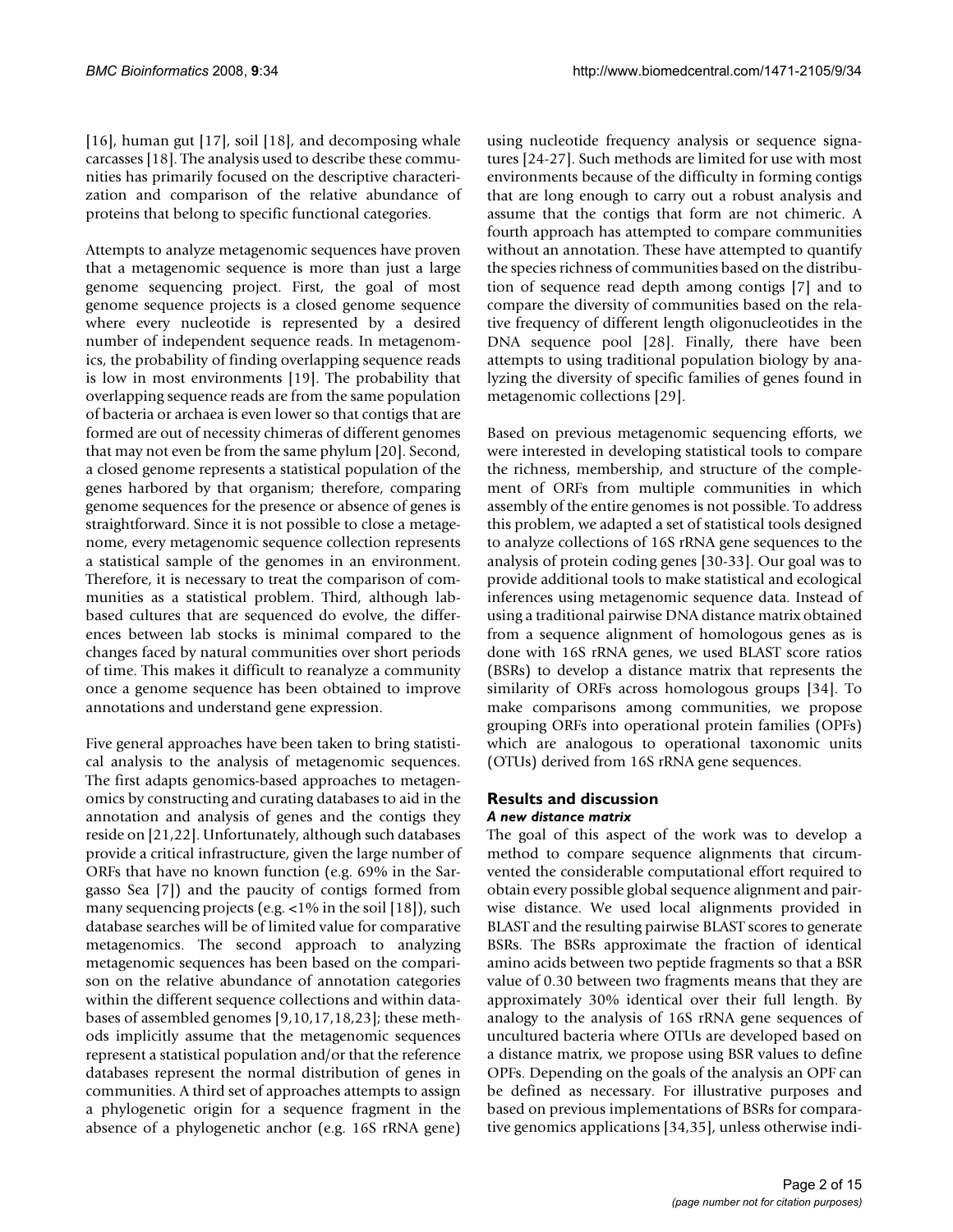cated we will operationally define an OPF as a collection of fragments that have a BSR greater than 0.30.

To assess the feasibility of using peptide fragments from individual sequence reads, we identified peptide fragments from the individual sequence reads used to assemble the *Bacillus anthracis*, str. Ames genome (GenBank Accession [NC\\_003997,](http://www.ncbi.nih.gov/entrez/query.fcgi?db=Nucleotide&cmd=search&term=NC_003997) [36]), which contains 4,514 ORFs that were longer than 100 aa. From the individual sequence reads, we identified 92,220 peptide fragments longer than 100 aa. The computational effort required for the pairwise alignment and distance calculation among 92,220 ORFs was prohibitive. Because we expected a majority of the peptide pairs would not have significant similarity, we used BLAST to identify those comparisons that had significant similarity and to calculate BSRs as a surrogate for similarity or distance values (distance = 1- BSR). Instead of generating a  $92,220 \times 92,220$  matrix with  $8.5 \times 10^9$  values, we took advantage of the sparseness of the matrix to simplify the calculations and construct a set of three linked-lists in which each list contained the row, column, and BSR values of the full BSR matrix. Since the BSR for a peptide fragment compared to itself is 1.0 and the BSR for a non-significant comparison is 0.0, the corresponding entries in the linked lists could be removed. Once this was completed, there were  $2.1 \times 10^6$  values, which represented a significant reduction in the memory required to store the data.

# *MG-DOTUR*

To assign peptide fragments to OPFs we rewrote the computer code for DOTUR to be compatible with sparse BSR matrices. DOTUR is used to assign collections of 16S rRNA gene sequences and to use the resulting frequency distribution of sequences among OTUs to estimate richness and diversity (Table 1). By analogy, MG-DOTUR assigns peptide fragments to OPFs and estimates the richness and diversity of OPFs for any desired OPF definition. Two classes of methods are available to estimate richness based on frequency distributions. The first uses parametric distributions such as the lognormal distribution to predict the number of unseen groups in a community [37]. Although it is often assumed that microbial communities follow a lognormal distribution, there are no published examples in the microbial ecology literature for which the observed data support such an assumption. This is primarily due to the difficulty in obtaining a sufficient number of observations to implement these methods. An alternative approach uses non-parametric estimators that do not assume an underlying frequency distribution and are relatively easy to compute. These estimators are implemented in DOTUR and MG-DOTUR.

Based on the observed frequency distribution of peptide fragments in each OP $F_{0.30}$ , we applied the Chao1, ACE, and interpolated Jackknife richness estimators to predict the OPF<sub>0.30</sub> richness. The predicted OPF richness was approximately three times greater than the OPF richness that was observed in the assembled *B. anthracis* genome (Table 1). When we mapped each OPF from the closed genome to the OPFs from the individual sequence reads we found that each OPF from the closed genome was linked to an average of 3.08 (s.d. = 2.75) OPFs from the sequence reads. Further inspection showed that the multiple OPFs from the sequence reads corresponded to different regions of long ORFs from the closed genome sequence. Similar results have been observed when attempting to estimate the number of expressed genes using expressed sequence tags [38].

To overcome this problem, we developed a method of merging OPFs from the sequence reads to obtain a more meaningful OPF distribution. For two OPFs to merge, we required that the carboxyl-terminus of at least one sequence in the first OPF overlap with the amino-terminus of at least one sequence in the second OPF by at least 5 amino acids. Furthermore, we incorporated a BSR penalty so that for two OPFs to merge the overlapping region had to have a BSR greater than the BSR currently being used to form clusters. We used penalties of 0.00, 0.05, 0.10, 0.15, and 0.20 (Table 1). We then applied this merging scheme to the OPFs from the sequence reads and cal-

| Table 1: Tools used to describe and compare microbial communities. |  |
|--------------------------------------------------------------------|--|
|--------------------------------------------------------------------|--|

| Tool                  | <b>Application</b>                                                                                                                                                         | Input                                       | <b>Reference</b> |
|-----------------------|----------------------------------------------------------------------------------------------------------------------------------------------------------------------------|---------------------------------------------|------------------|
| DOTUR/MG-DOTUR        | Assigns sequences to OTUs based on genetic distance between<br>sequences and constructs rarefaction curves and collector's curves<br>for richness and diversity estimators | Distance Matrix or BLAST Table              | [30]             |
| SONS                  | Generates collector's curves for estimates of the fraction and<br>richness of OTUs shared between communities                                                              | <b>OTU Designation</b>                      | [56]             |
| -LIBSHUFF/MG-LIBSHUFF | Tests whether the structures of two communities are the same.<br>different, or subsets of one another using the Cramer-von Mises<br>statistic                              | Distance Matrix or BLAST Table              | [31, 32]         |
| AMOVA/MG-AMOVA        | Determines whether two or more communities differ significantly in<br>genetic diversity using an analysis of variance-type formulation                                     | Distance Matrix or BLAST Table [33, 47, 48] |                  |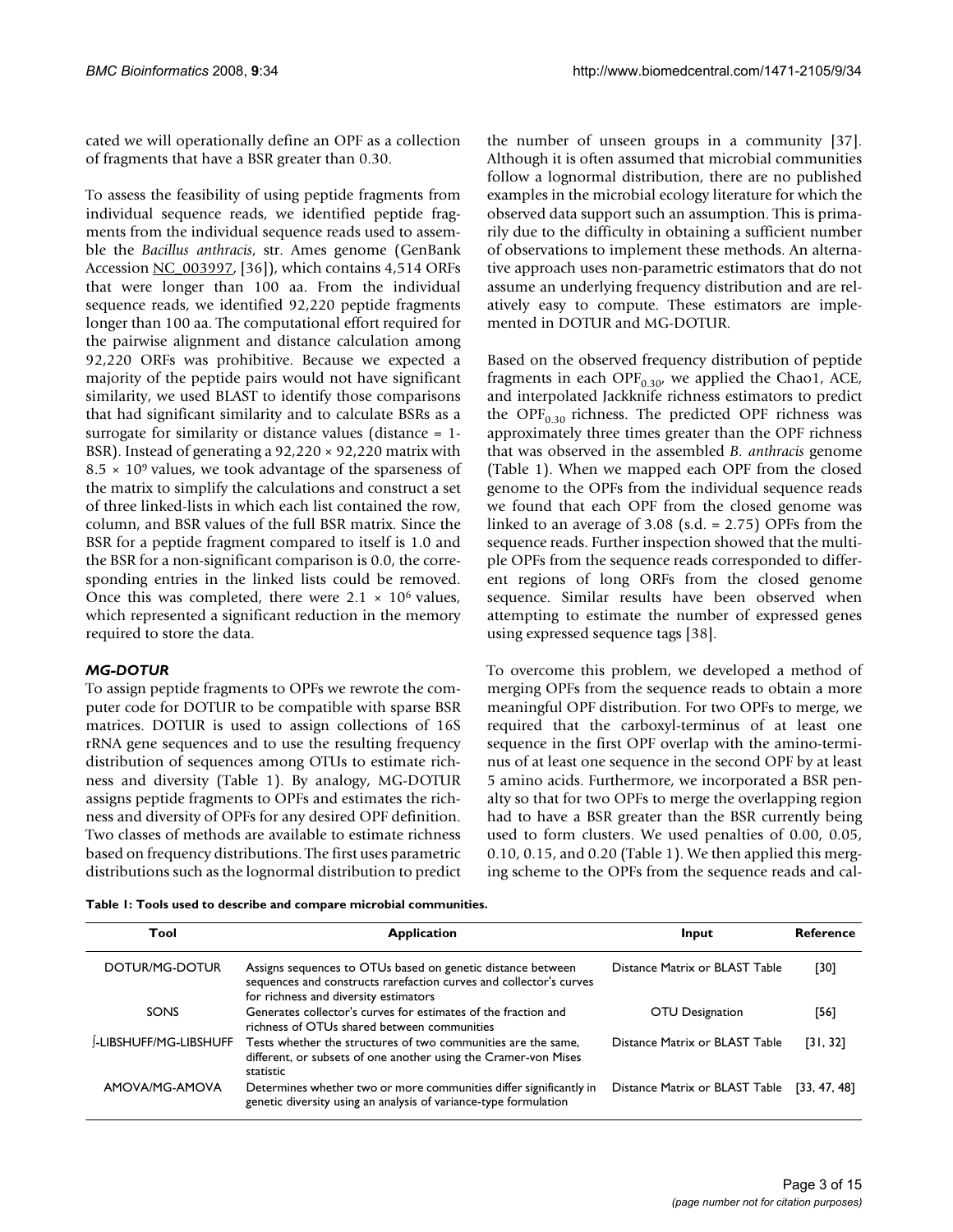culated two types of error [38]. Type I errors corresponded to the fraction of OPFs from the closed genome that mapped to multiple OPFs from the sequence reads. Type II errors corresponded to the fraction of OPFs from the sequence reads that corresponded to different OPFs from the closed genome (Table 2). We found that as we increased the penalty, the Type I error decreased and the Type II error increased. Based on this analysis, we decided to implement a penalty of 0.15 because both types of error were 7.1 and 7.4%, respectively. When the resulting frequency distribution was used to calculate collector's curves using the observed and predicted richness, the curves converged towards the true OPF richness (Fig. 1A). This was used to further validate the choice of penalty. A limitation of this approach is that the resulting number of peptide fragments in a merged OPF is a product of the length of the complete ORF and the relative abundance of the ORF in the metagenome. Therefore, we will report OPF richness from merged analysis and annotations from both merged and non-merged analyses.

# *Comparing membership and structure using OPFs*

Other tools have been developed to compare the membership (e.g. SONS) and structure (e.g. ∫-LIBSHUFF and AMOVA) of microbial communities using 16S rRNA gene sequences. Again, by analogy we were interested in using OPFs and BSRs to compare microbial communities using metagenomic sequences. SONS uses the output of DOTUR and MG-DOTUR to complete its analysis and required no further modification for use with metagenomic sequences. ∫-LIBSHUFF and AMOVA were modified to use the sparse matrix data representation used in MG-DOTUR. The resulting programs were designated MG-LIB-SHUFF and MG-AMOVA. To test these programs, we randomly divided the 92,220 *B. anthracis* peptide fragments into two artificial communities that were each represented by 46,110 peptide fragments.

We first applied SONS to these two communities to compare the membership and structure of the artificial communities using OPFs. We calculated the shared OPF richness using the Chao non-parametric estimator of shared richness and obtained a value of 3,561 OPFs. Although this estimate of shared richness is lower than 95% confidence interval observed for the total collection of peptide fragments using the Chao1, ACE, or Jackknife estimators, the shard Chao estimator was still increasing with additional sampling (Fig. 1B). This indicates that if sequencing had continued the estimate of shared richness would have probably overlapped eventually. The abundance-based Jaccard  $(J_{\text{abund}})$  estimate of similarity was 1.00, which predicted that all of the peptide fragments belonged to shared OPFs<sub>0.30</sub>. Yue and Clayton's measure of community overlap,  $\theta$ , was 0.97, which indicated that the distribution of peptide fragments among OPFs was the same in both artificial communities. These results indicate that SONS is amenable to analyzing OPFs to detect similarity between the memberships and structures of different communities.

An alternative approach to comparing community structures is to perform hypothesis tests. AMOVA uses an analysis of variance (ANOVA)-type framework to test the hypothesis that the difference in genetic diversity between two or more communities is not significantly different than the diversity within each community. We implemented this analysis in a program designated MG-AMOVA to perform a single-classification analysis. Our comparison of two randomly generated *B. anthracis* peptide fragment pseudo-communities revealed that the observed differences between the two pseudo-communities were not statistically significant ( $p > 0.05$ ). Next we modified the program ∫-LIBSHUFF to create MG-LIB-SHUFF to test the hypothesis that two communities have the same structures. As expected, the differences in structure between the two pseudo-communities were not sta-

**Table 2: Summary of errors and richness estimates when different criteria were used to merge OPFs. OPFs were merged when at least one peptide fragment in each OPF overlapped at least 5 aa and had a BSR value that was above the user specified level by the merge penalty. The type I error rate is the fraction of OPFs from the closed genome that correspond to multiple OPFs from the individual sequence reads. The type II error rate is the fraction of OPFs from the individual sequence reads that corresponded to more than one OPF from the closed genome sequence.**

| <b>Merge Penalty</b> | <b>Type I Error Rate</b> | <b>Type II Error Rate</b> | <b>Observed Richness</b> | <b>Richness Estimation (True Richness = 3,730)</b> |            |           |
|----------------------|--------------------------|---------------------------|--------------------------|----------------------------------------------------|------------|-----------|
|                      |                          |                           |                          | Chaol                                              | <b>ACE</b> | Jackknife |
| Penalty = $0.00$     | 0.063                    | 0.129                     | 2.927                    | 3.038                                              | 2.976      | 3,137     |
| Penalty = $0.05$     | 0.067                    | 0.100                     | 3.223                    | 3.332                                              | 3.271      | 3,413     |
| Penalty = $0.10$     | 0.071                    | 0.074                     | 3.462                    | 3.574                                              | 3,510      | 3,653     |
| Penalty = $0.15$     | 0.080                    | 0.056                     | 3.642                    | 3.757                                              | 3,691      | 3,839     |
| Penalty = $0.20$     | 0.091                    | 0.046                     | 3.810                    | 3.925                                              | 3,858      | 4,004     |
| No merge             | 0.719                    | 0.003                     | 11.538                   | 11.668                                             | 11.616     | 11,968    |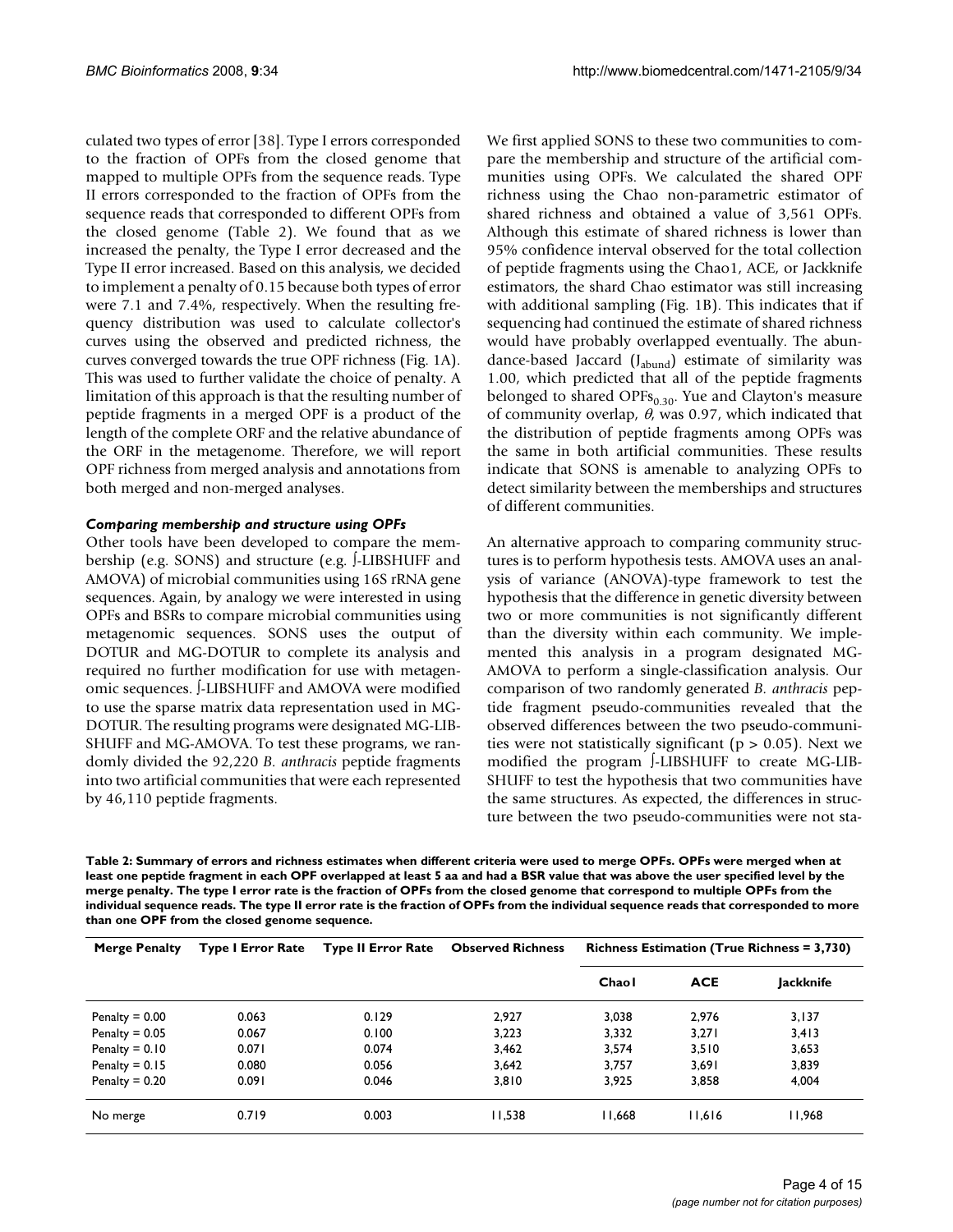

Analysis of the richness and community membership when peptide fragments identified in individual sequence reads were used to assemble the *Bacillus anthracis* str. Ames genome sequence. (A) The collector's curves for three non-parametric richness estimators and observed richness using individual sequence reads compared to the OPF richness of the assembled genome (horizontal black line). The solid lines represent the richness of non-merged OPFs and the dashed lines represent the richness of merged OPFs with a penalty of 0.15. (B) Collector's curves of parameters describing the similarity between two randomly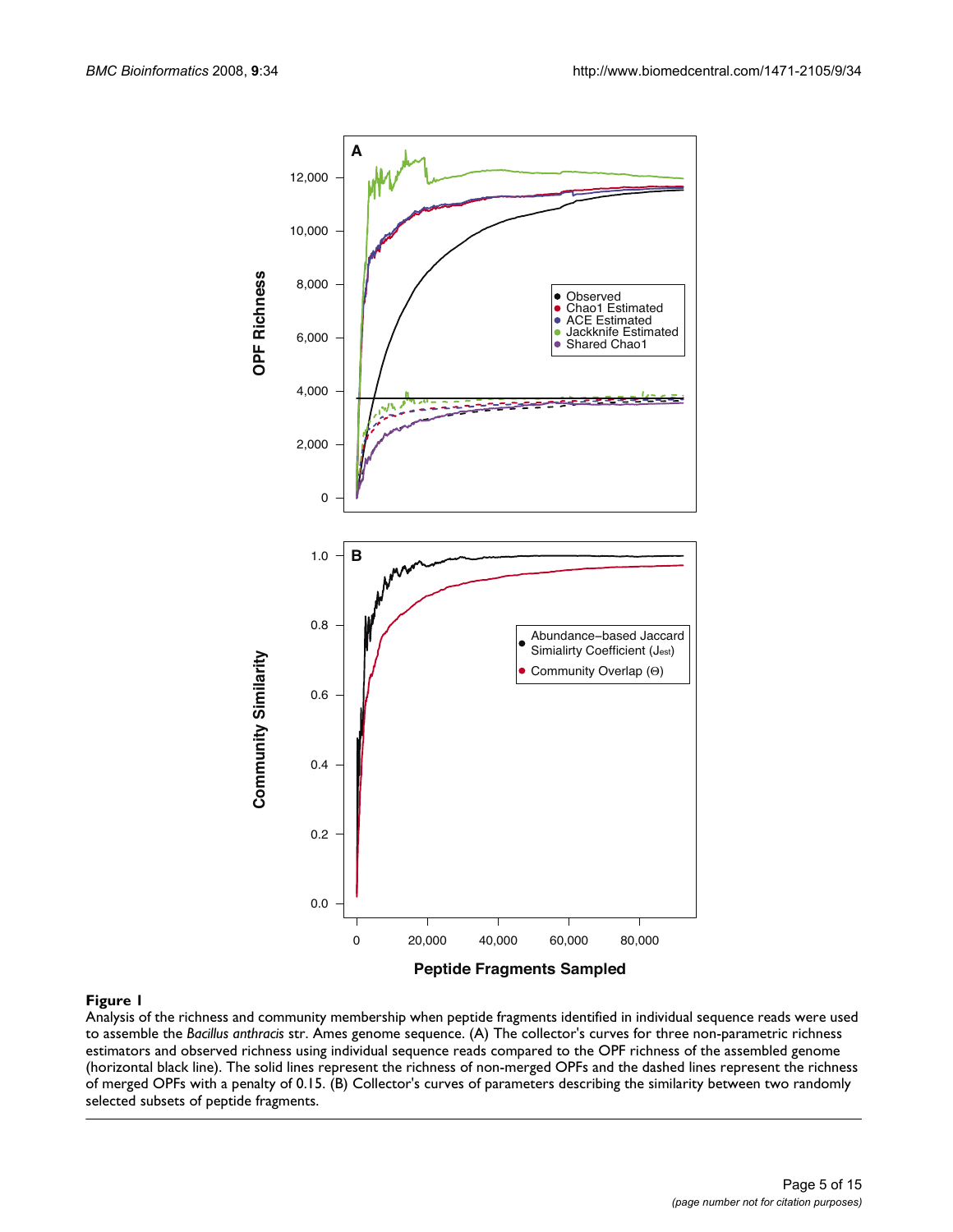tistically significant ( $P > 0.05$ ). Each of these comparisons indicate that we can make statistical comparisons between the membership and structure of microbial communities using peptide fragments identified in single sequence reads from metagenomic data.

# *Acid Mine Drainage*

Tyson et al. [15] used metagenomic sequencing to analyze a biofilm growing in acid mine drainage (AMD) that had a pH below 1.0. They obtained 322 archaeal and bacterial 16S rRNA gene sequences and 103,462 random paired sequence reads, which represented 76.2 Gbp of DNA. We used DOTUR to assign 16S rRNA gene sequences to nine OTUs and predicted there were an additional three OTUs (95% confidence interval [95% CI] = 0 to 8) that were not observed (Fig. 2A). The most abundant OTU was similar to *Leptospirillum ferriphilum* (n = 247) 16S rRNA gene sequences.

Next, we used MG-DOTUR to assign 99,419 peptide fragments to 10,235 merged OPFs. The dominant merged OPF (n = 901 fragments) did not have a homolog in Gen-Bank and the next most abundant merged OPFs' were most similar to a conserved hypothetical protein from *Leptospirillum* sp. Group II UBA (n = 773, [EAY56482\)](http://www.ncbi.nih.gov/entrez/query.fcgi?db=Nucleotide&cmd=search&term=EAY56482) and a transposase ( $n = 461$ ,  $ZP_00669012$ ). The dominant non-merged OPF did not have a homolog in GenBank (n = 114 fragments) and the next most abundant OPFs were most similar to an HNH nuclease  $(n = 96, ZP_01023224)$  $(n = 96, ZP_01023224)$  $(n = 96, ZP_01023224)$ and a mutator-type transposase ( $n = 88$ ,  $ZP_00669012$ ). The Chao1 richness estimator predicted that there were a minimum of 18,463 merged OPFs $_{0.30}$  in the community (95% confidence interval [95% CI] = 17,794 to 19,191; Fig. 2B). Considering the lack of a known function for two of the most abundant OPFs in the AMD community, this analysis shows the importance of including such sequences in metagenomic sequence analyses and may indicate that subsequent analysis of this group of sequences would reveal important physiological information about the community.

# *Soil*

Tringe et al. [18] used Minnesotan farm soil to build libraries and sequence 1,633 bacterial 16S rRNA gene fragments and 149,085 random DNA fragments, representing 76 Gbp of DNA. We previously showed that the OTU richness was approximately 2,000 [39]. The three most abundant OTUs were representatives of the Chloroflexi.

Using MG-DOTUR to analyze the random metagenomic sequence reads, the 143,422 peptide fragments clustered into 98,066 merged OPFs. The members of the dominant merged OPF had similarity to a putative two-component response regulator ( $n = 688$ ;  $NP_254170$ ). The next most abundant merged OPFs had similarity to a histidine kinase (n = 566;  $YP 386369$ ) and a serine/threonine pro-</u> tein kinase (n = 371;  $YP$  825781). The three most abundant non-merged OPFs in the soil community had homology to a putative response regulator  $(n = 29,$  $NP$  520928), a PadR-like transcriptional regulator (n = 21,  $ZP$  00524755), and a Cu<sup>2+</sup>-transporting ATPase (n = 20, [ZP\\_01060472\)](http://www.ncbi.nih.gov/entrez/query.fcgi?db=Nucleotide&cmd=search&term=ZP_01060472). Because of the considerable diversity in the soil sample, an insufficient number of peptide fragments were sampled to obtain a reliable OPF richness estimate; however, using the Chao1 richness estimator we predicted that the OPF richness was at least 361,546 (95% CI = 355,613 to 367,615; Fig. 3B). Although considerable additional sequencing effort is required to obtain a reliable estimate of OPF richness, it is interesting that in spite of the relatively large OTU and OPFs richness, it was possible to assign a large number of peptide fragments to the same OPF.

# *Whalebone communities*

Tringe et al. [18] compared three bacterial communities growing on the bones of two whales (AHAA and AHAI were from the same whale) at the bottom of the Pacific Ocean using 16S rRNA and metagenomic sequence analysis. Based on 16S rRNA sequence data, the three communities designated AGZO ( $n = 73$ ), AHAA ( $n = 65$ ), and AHAI  $(n = 68)$  had a Chao1-estimated OTU richness of at least 140 (95% CI = 67 to 366), 48 (95% CI = 29 to 121), and 19 (95% CI = 17 to 34). The most abundant OTU<sub>0.03</sub> from each of the three communities affiliated with members of the *Arcobacter* sp. (n = 15), Bacteroidetes (n = 12), and Flavobacteriales  $(n = 19)$ , respectively. We estimated that each of the three communities shared between 1 and 3 OTUs<sub>0.03</sub> with any of the other communities. The lack of conservation of membership between the three communities resulted in low J<sub>abund</sub> coefficients (0.01 to 0.19),  $\theta$ values (0.04 to 0.11), and statistically significant P values when comparing the communities using AMOVA and ∫- LIBSHUFF (all  $p < 0.001$ ). Although the three communities each came from similar environments, the taxonomic membership and structure of the three communities were considerably different.

We applied the newly developed statistical tools to the metagenomic sequences of the three communities to assess their genetic and functional similarities. The three communities, AGZO, AHAA, and AHAI, yielded approximately 38,000 (25 Mbp), 38,000 (25 Mbp), and 40,000 (25 Mbp) sequence reads and 38,981, 36,165, and 33,199 peptide fragments, which were over 100 aa long, respectively. The dominant merged OPFs in each community were similar to a histidine kinase (AGZO, n = 386;  $YP_341128$  and an ABC transporter (AHAA, n = 175 and</u> AHAI,  $n = 166$ ;  $ZP_01203057$ . The most abundant nonmerged OPF found in each community was homologous to a conserved hypothetical protein (AGZO: n = 22,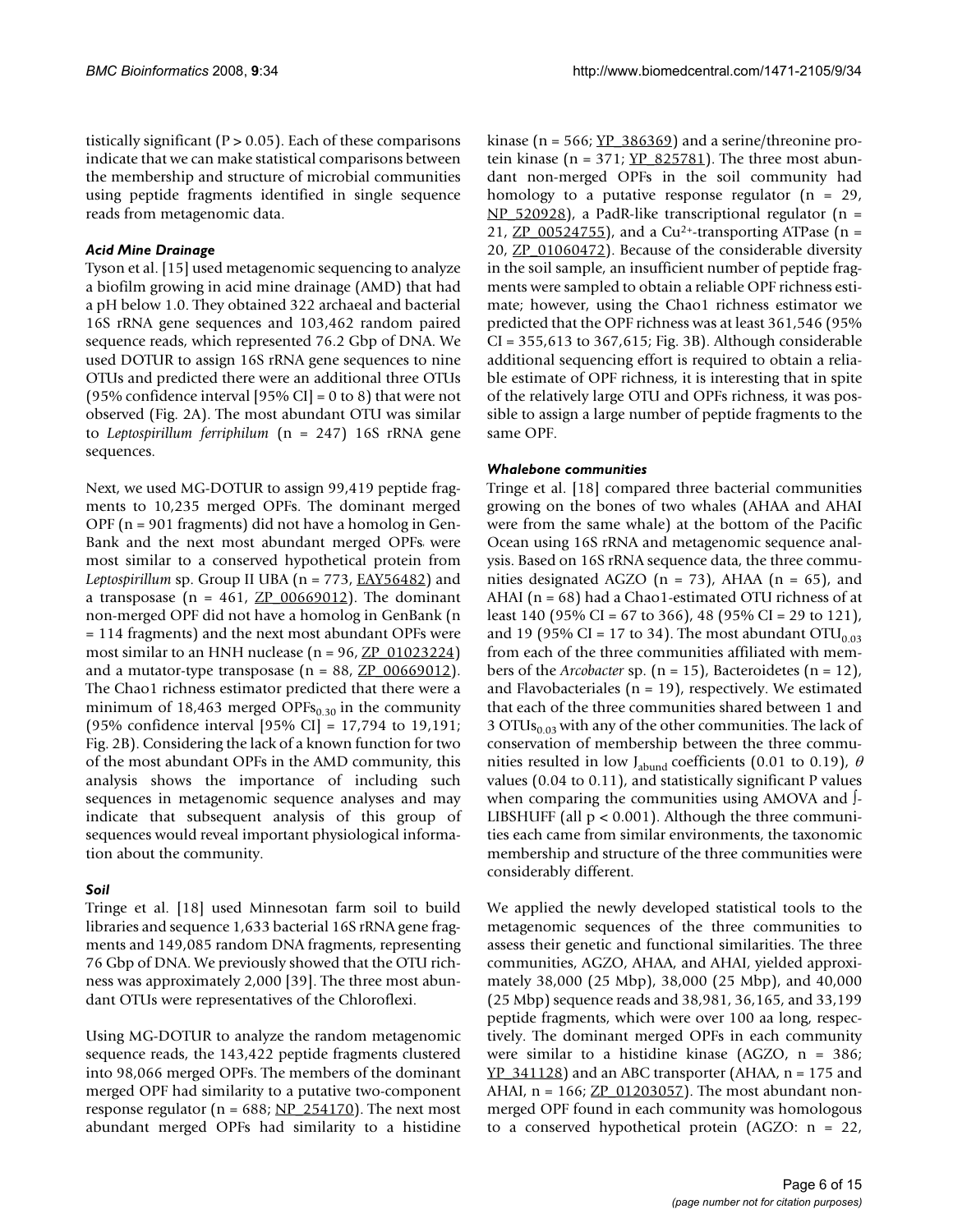

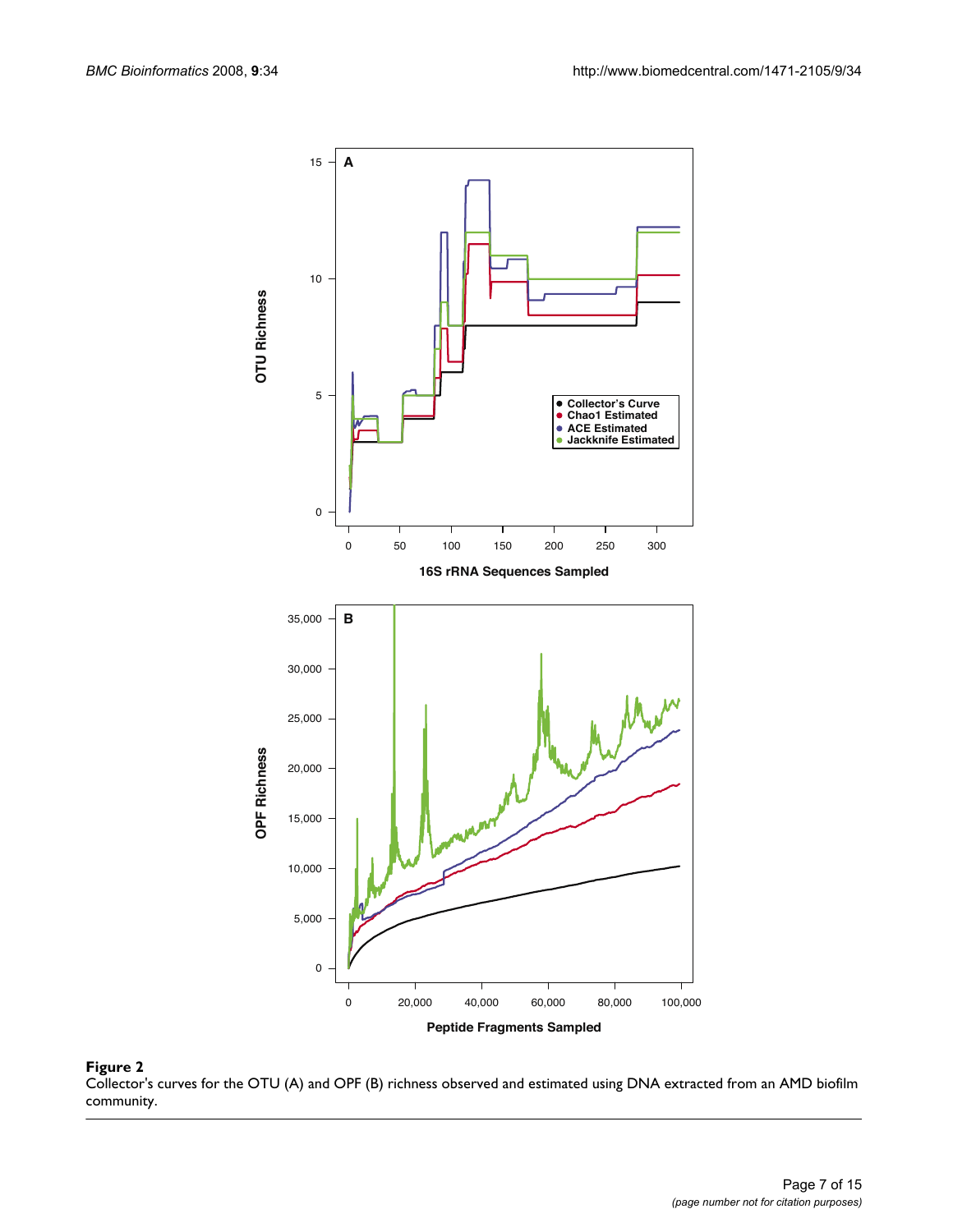

Collector's curves for the OTU (A) and OPF (B) richness observed and estimated using DNA extracted from an agricultural soil in Minnesota, USA.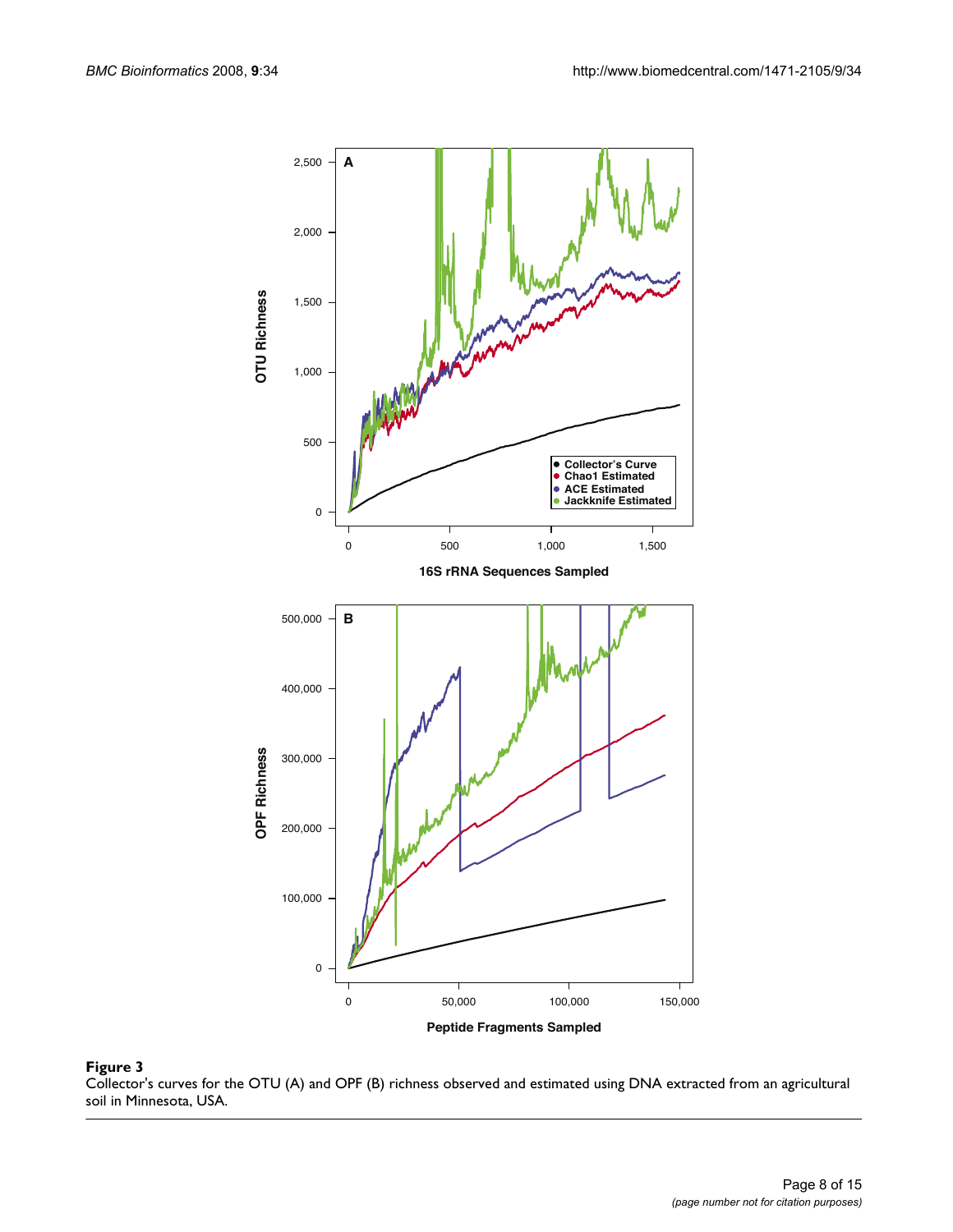[NP\\_442017\)](http://www.ncbi.nih.gov/entrez/query.fcgi?db=Nucleotide&cmd=search&term=NP_442017), RecR (AHAA: n = 9, <u>ZP\_00952890</u>), another conserved hypothetical protein (AHAI:  $n = 16$ ,  $ZP$  00949155), and a putative transposase (AHAI: n = 16, [ZP\\_00903285\)](http://www.ncbi.nih.gov/entrez/query.fcgi?db=Nucleotide&cmd=search&term=ZP_00903285). The Chao1 OPF richness estimates for each of the communities continued to increase with additional sampling, indicating that the communities had a minimum OPF richness of  $69,541$  (95% CI =  $67,618$  to 71,550), 77,923 (95% CI = 75,699 to 80,276), and 49,120 (95% CI = 47,767 to 50,539) for the AGZO, AHAA, and AHAI communities, respectively.

Although there was an insufficient number of peptide fragments to obtain a reliable estimate of the fraction of OPF membership that was shared between any two of the three communities, we estimated that they shared at least between 10 and 20% of their OPF membership (Fig. 4). The "core" whalebone OPF membership that was shared among the three whalebone communities had a richness of at least 3,800 OPFs (approximately 2.5% of the total richness); 1,678 of these were actually observed in the sequence collection. The most commonly shared OPFs among the three communities represented a variety of activities including metal transport, sensors, and housekeeping functions (Table 3).

Comparison of the community structures using the peptide fragments using MG-LIBSHUFF (all  $p < 0.001$ ) and MG-AMOVA (all  $p < 0.001$ ) found that the structures of these three communities were significantly different. Using OPFs,  $\theta$  varied between 0.39 and 0.55 indicating that there was some similarity in community structure. The ability to quantify and assess the differences in communities without exhaustive sampling of the three whalebone communities indicates the importance of applying statistical methods to metagenomic sequence data. Such analyses make comparative metagenomics amenable to ecologically-based hypothesis testing.

# *Comparison of the three environments*

To assess the relative similarity of  $\text{OTU}_{0.03}$  membership between environments, we used DOTUR to cluster the 2,161 16S rRNA gene fragments from the AMD (n = 322), soil (n = 1,633), and whalebone communities (n = 206). No OTUs were shared between any two of the three communities; however, additional sampling may have identified OTUs that were shared between environments.

We compared the relative similarity of OPF membership between environments by clustering the 351,186-peptide fragments from the AMD ( $n = 99,419$ ), soil ( $n = 143,422$ ), and whalebone communities  $(n = 108,345)$  using MG-DOTUR and then we estimated the membership and structure overlap among the three communities (Fig. 5). Measuring the overlap of OPFs measurement among the three communities resulted in the estimate that more than



# Figure 4

Venn diagram comparing the OPF membership found in three whalebone microbial communities (AGZO, n = 38,981 peptide fragments;  $AHAA$ ,  $n = 36,165$ ; and  $AHAI$ ,  $n =$ 33,199). Below each community name is the Chao1 richness estimate and the 95% confidence interval for that community. We estimated the richness of the overlapping regions based on the pairwise  $S_{A,B \text{ Chao}}$  shared richness estimates between the three communities and by pooling two communities and estimating the shared fraction with the third community. These estimates are provided on the right side of the figure.

800 OPFs were shared among the five communities; this represents less than 0.3% of the total OPF richness found in the five communities. Of this pool, 774 merged OPFs and were actually observed with functions including metal transport, housekeeping, and various dehydrogenase activities (Table 4). Applications of the statistical tools to these types of comparisons will enable researchers to investigate the problem of biogeography using genome-based methods.

For comparison, we compared the complement of ORFs from the fully sequenced *Bacillus anthracis* str. 'Ames Ancestor' (GenBank accession [AE017334](http://www.ncbi.nih.gov/entrez/query.fcgi?db=Nucleotide&cmd=search&term=AE017334)), *Bacillus cereus* ATCC 10987 ([AE017194\)](http://www.ncbi.nih.gov/entrez/query.fcgi?db=Nucleotide&cmd=search&term=AE017194), *Escherichia coli* K12 ([U00096](http://www.ncbi.nih.gov/entrez/query.fcgi?db=Nucleotide&cmd=search&term=U00096))*, Methanosarcina acetivorans* C2A ([AE010299\)](http://www.ncbi.nih.gov/entrez/query.fcgi?db=Nucleotide&cmd=search&term=AE010299), *Methanosarcina barkeri* str. fusaro ([CP000099\)](http://www.ncbi.nih.gov/entrez/query.fcgi?db=Nucleotide&cmd=search&term=CP000099) genomes. We used MG-DOTUR to assign ORFs to OPFs and then we used SONS to compare the OP $F_{0.30}$  overlap between these genomes, which we selected for their phylogenetic similarity and breadth. As predicted based on current understanding of phylogenetics, the more closely related organisms had the greatest  $\text{OPF}_{0.30}$  overlap. The comparison between *B. anthracis* and *B. cereus* yielded J<sub>clas</sub> and *θ* values of 0.70 and 0.74, *E. coli* and *Y. pestis* yielded values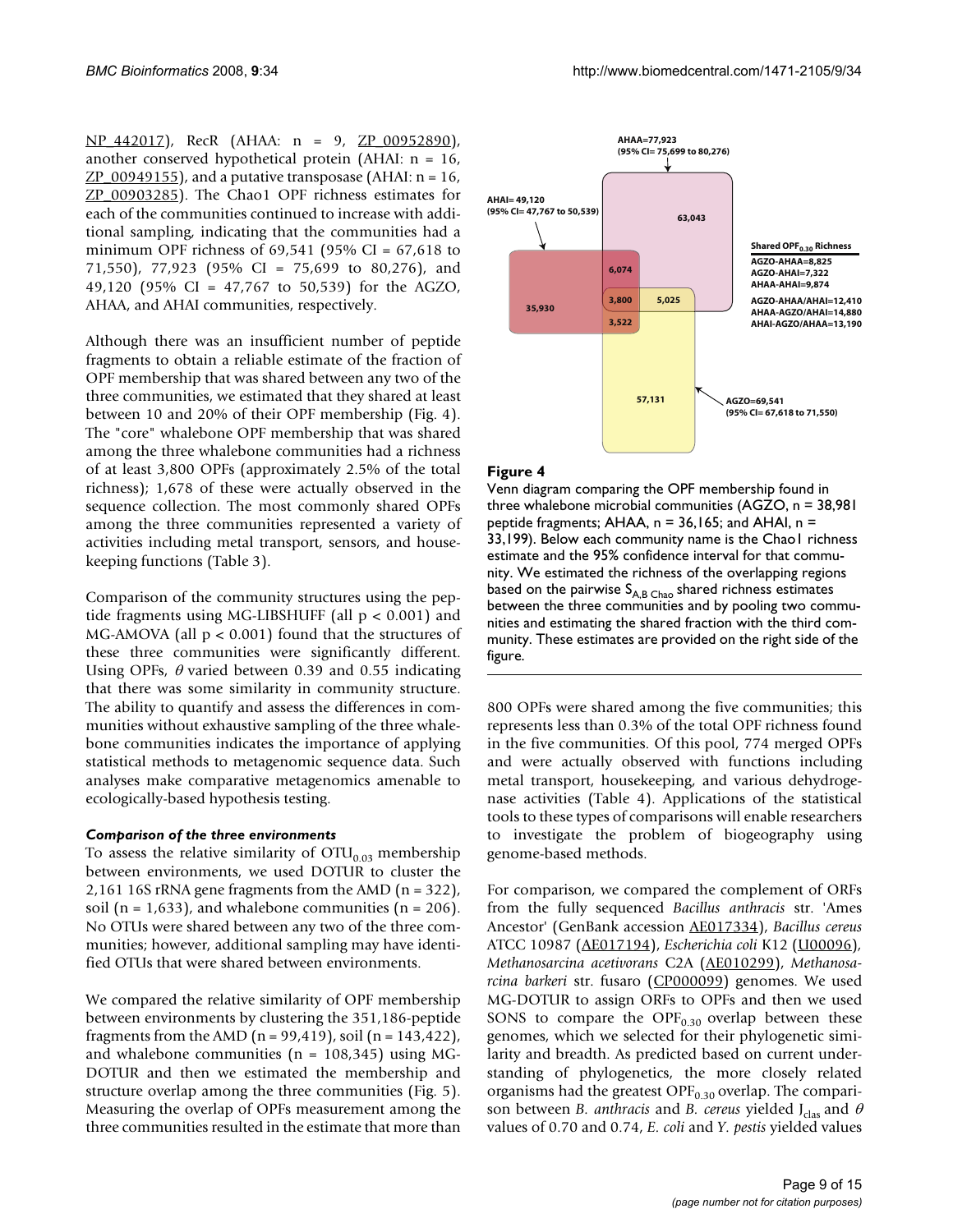| <b>Number of ORFs in OPF</b> |             |             | <b>Putative annotation</b>         | <b>Representative GenBank Accession</b> |  |  |
|------------------------------|-------------|-------------|------------------------------------|-----------------------------------------|--|--|
| <b>AGZO</b>                  | <b>AHAA</b> | <b>AHAI</b> |                                    |                                         |  |  |
| <b>Merged OPFs</b>           |             |             |                                    |                                         |  |  |
| 386                          | 32          | 26          | Histidine kinase                   | YP 341128                               |  |  |
| 229                          | 175         | 166         | ABC transporter                    | ZP 01203057                             |  |  |
| 137                          | 21          | 22          | Aerotaxis sensor receptor          | YP 339458                               |  |  |
| 91                           | 27          | 33          | Sensory box protein                | YP 341105                               |  |  |
| 75                           | 39          | 65          | ATP-dependent RNA helicase protein | NP 518660                               |  |  |
| 74                           | 62          | 51          | Translation elongation factor      | ZP 01061839                             |  |  |
| 56                           | 85          | 104         | Acyl-CoA dehydrogenase             | ZP 01106089                             |  |  |
| 52                           | 68          | 66          | Aldehyde dehydrogenase             | YP 341708                               |  |  |
| 49                           | 65          | 93          | Copper transport membrane protein  | ZP 01060525                             |  |  |
| 49                           | 53          | 72          | Acetyl-CoA acetyltransferase       | ZP 01165108                             |  |  |
| 44                           | 45          | 66          | Cation efflux protein              | YP 678123                               |  |  |
| <b>Non-merged OPFs</b>       |             |             |                                    |                                         |  |  |
| 8                            | 5           | 3           | Thioredoxin                        | ZP 01901399                             |  |  |
| 7                            |             | 5           | Conserved hypothetical protein     | ZP 01054178                             |  |  |
| 6                            | 5           | 3           | GTP-binding protein LepA           | YP 745328                               |  |  |
| 6                            | 3           | 9           | DNA topoisomerase IV, subunit A    | YP 756797                               |  |  |
| 5                            | 6           | 3           | 50S ribosomal protein, L20         | ZP 01108363                             |  |  |
| 5                            | 6           | 3           | 50S ribosomal protein, L14         | ZP 00952078                             |  |  |
| 5                            | 4           |             | 30S ribosomal protein, S11         | ZP 01302802                             |  |  |
| 4                            | 8           | 5           | Recombination protein, RecR        | ZP 00948629                             |  |  |
| 3                            | 4           | 6           | DNA helicase, RuvB                 | YP 357747                               |  |  |

**Table 3: Summary of most abundant merged and non-merged OPFs from the three whalebone communities.**



#### Figure 5

Venn diagram comparing the pooled OPF membership found in the AMD ( $n = 99,419$  peptide fragments), soil ( $n =$ 143,422), and whalebone (n = 108,345) microbial communities.

of 0.43 and 0.20, and *M. acetivorans* and *M. barkeri* yielded values of 0.54 and 0.43. All of the other pairwise comparisons yielded values below 0.08 for both parameters. This analysis suggests that the comparisons between the  $OPFs<sub>0.30</sub>$  identified in the metagenomic sequences represent the level of differences expected between phylogenetically disparate groups of bacteria. Furthermore, analyses using completed genome sequences may enable investigators to define the size and boundaries of so-called "pangenomes."

# **Conclusion**

We present a statistical toolbox to estimate the functional richness and overlap among communities based on peptide fragments deduced from DNA sequence data. These statistical approaches are necessary, in part, because the immense genomic diversity contained in most communities precludes the formation of contigs. There is also considerable question regarding the robustness of sequence assembly [40]. Although understanding these complex communities is tantalizing, it may prove useful to identify more communities similar to the AMD and whalebone communities that have a relatively low diversity to develop and test tools that can then be applied to soil. As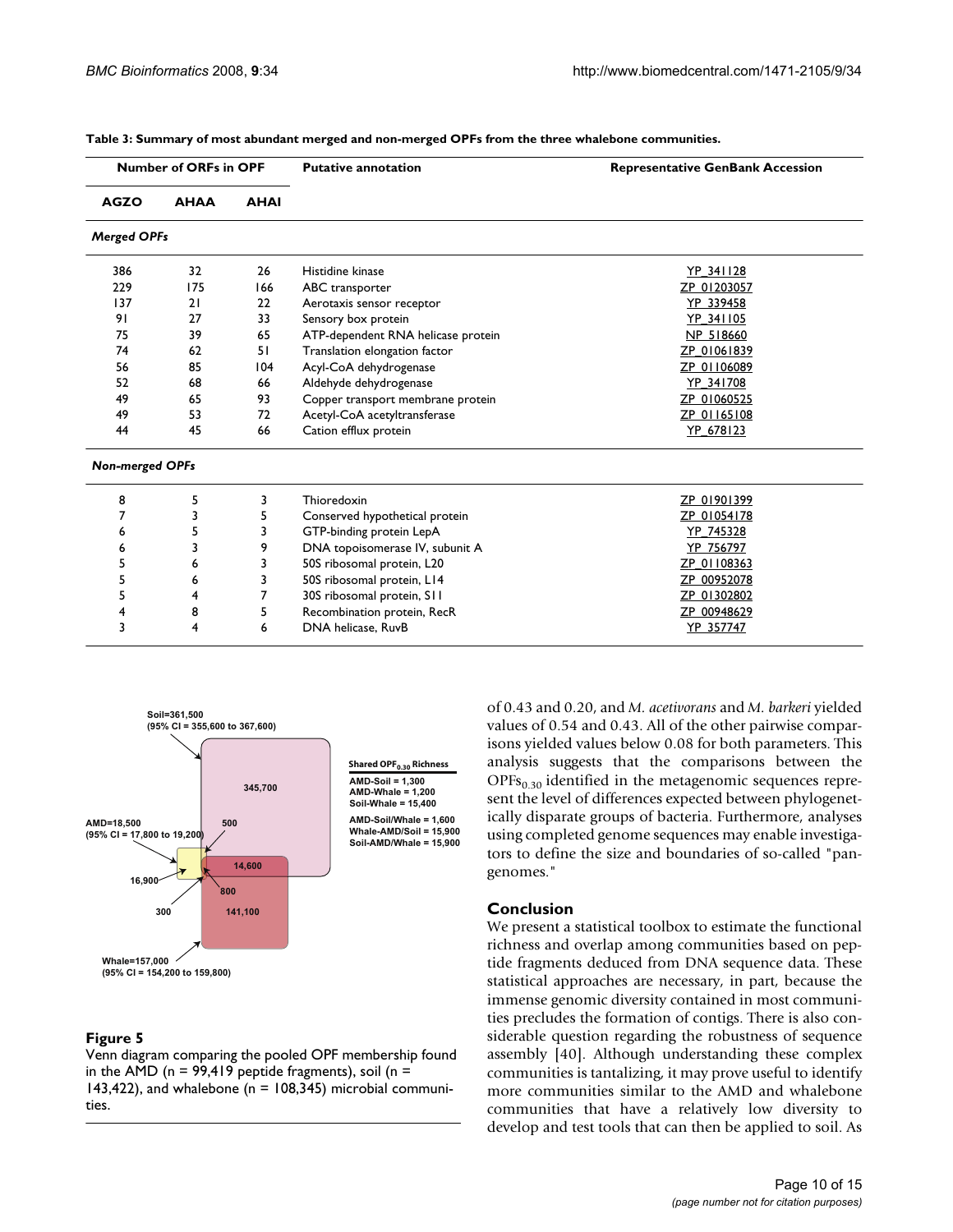| Number of ORFs in OPF  |                 |                 | <b>Putative annotation</b>         | <b>Representative GenBank Accession</b> |  |
|------------------------|-----------------|-----------------|------------------------------------|-----------------------------------------|--|
| <b>AMD</b>             | Soil            | Whale           |                                    |                                         |  |
| <b>Merged OPFs</b>     |                 |                 |                                    |                                         |  |
| 562                    | 350             | 451             | Acetate CoA ligase                 | ZP 01856978                             |  |
| 1628                   | 1515            | 1240            | Diguanylate cyclase signal protein | YP 001112705                            |  |
| 796                    | 1226            | 1086            | ABC transporter                    | ZP 01060315                             |  |
| 37 I                   | 163             | 138             | Resistance protein                 | ZP 0190892L                             |  |
| 216                    | 2               | 152             | Dehydrogenase                      | ZP 01454599                             |  |
| 238                    | 237             | 236             | Cation transporting ATPase         | ZP 01060472                             |  |
| 237                    | 170             | 269             | Dehydrogenase                      | ZP 01105894                             |  |
| 476                    | 282             | 318             | Translocation elongation factor    | ZP 01594411                             |  |
| 123                    | 125             | 156             | <b>DNA</b> helicase                | ZP 01189997                             |  |
| 169                    | 184             | 289             | Acyl CoA dehyodrogenase            | ZP 01512967                             |  |
| <b>Non-merged OPFs</b> |                 |                 |                                    |                                         |  |
| 22                     | 7               | 5.              | Urocanate hydratase                | ZP 01709366                             |  |
| 18                     | 5               | 13              | DNA gyrase, A subunit              | ZP 01052578                             |  |
| 17                     | 9               | 12              | Nucleoside-diphosphate kinase      | ZP 01106957                             |  |
| $\mathbf{H}$           | 13              | 4               | Nitrogen regulatory protein PII    | NP 767252                               |  |
| 10                     | 10              | $\overline{10}$ | 50S ribosomal protein, L19         | YP 471434                               |  |
| 9                      | 12              | 9               | GTP-binding protein LepA           | ZP 01650030                             |  |
| 7                      | $\mathbf{H}$    | 4               | 50S ribosomal protein, L20         | ZP 01108363                             |  |
| 8                      | $\overline{10}$ | 9               | Excinuclease ATPase subunit        | YP 861824                               |  |
| 6                      | $\overline{10}$ | $\mathbf{H}$    | GMP synthase                       | ZP 01753395                             |  |
| 5                      | $\overline{13}$ | $\overline{0}$  | 30S ribosomal protein, S13         | ZP 01885769                             |  |

**Table 4: Summary of most abundant merged and non-merged OPFs from the AMD, soil, and whalebone communities.**

sequencing technologies improve, the feasibility of obtaining nearly complete sequence coverage of the more diverse communities will improve. The rapid advances in sequencing short DNA fragments (approximately 100 bp long) in a highly parallelized manner [41] presents many new opportunities, but the method may not be amenable to metagenomic sequencing because the short sequence reads produce peptide fragments less than 100 aa long, which could make a meaningful ORF identification and analysis of functional diversity difficult.

Innovative methods have been developed to compare collections of 16S rRNA sequences, and analogous new methods are needed for comparing metagenomic sequences. For example, improving our ability to estimate and interpret the biological meaning of OPF richness will be helpful for describing the relative functional capacity of a community. Our analysis does not address the possibility that distant OPFs might serve the same biological function and that members of the same OPF might have different functions. Therefore, further work is needed to unify studies of functionally active clones into a statistical framework. For example, comparing the collection of genes conferring antibiotic resistance found in multiple environments would enable us to understand better the diversity of these genes as well as their biogeography.

Our analysis moves beyond previous attempts to compare microbial communities at the genomic level by not being dependent upon reference databases and introducing statistical rigor to the description and comparison of microbial communities. For example, previous analyses formed clusters based on similarity to reference databases and excluded those peptide fragments with no significant matches, which limited the scope of the analysis. Here, we formed OPFs using the observed data, in essence allowing the data to "speak for themselves", which allowed for a comprehensive comparison of the data. Previous analyses also based the level of similarity between communities on the observed peptide fragments as though they represented a statistical population. Here, we treated the data as a statistical sample and employed statistical tools to estimate the level of similarity between community membership and structure. These tools enable a quantitative, comprehensive, and statistically robust analysis of microbial communities at the genomic level.

Shotgun sequencing of metagenomic communities is becoming increasingly popular and routine. The results of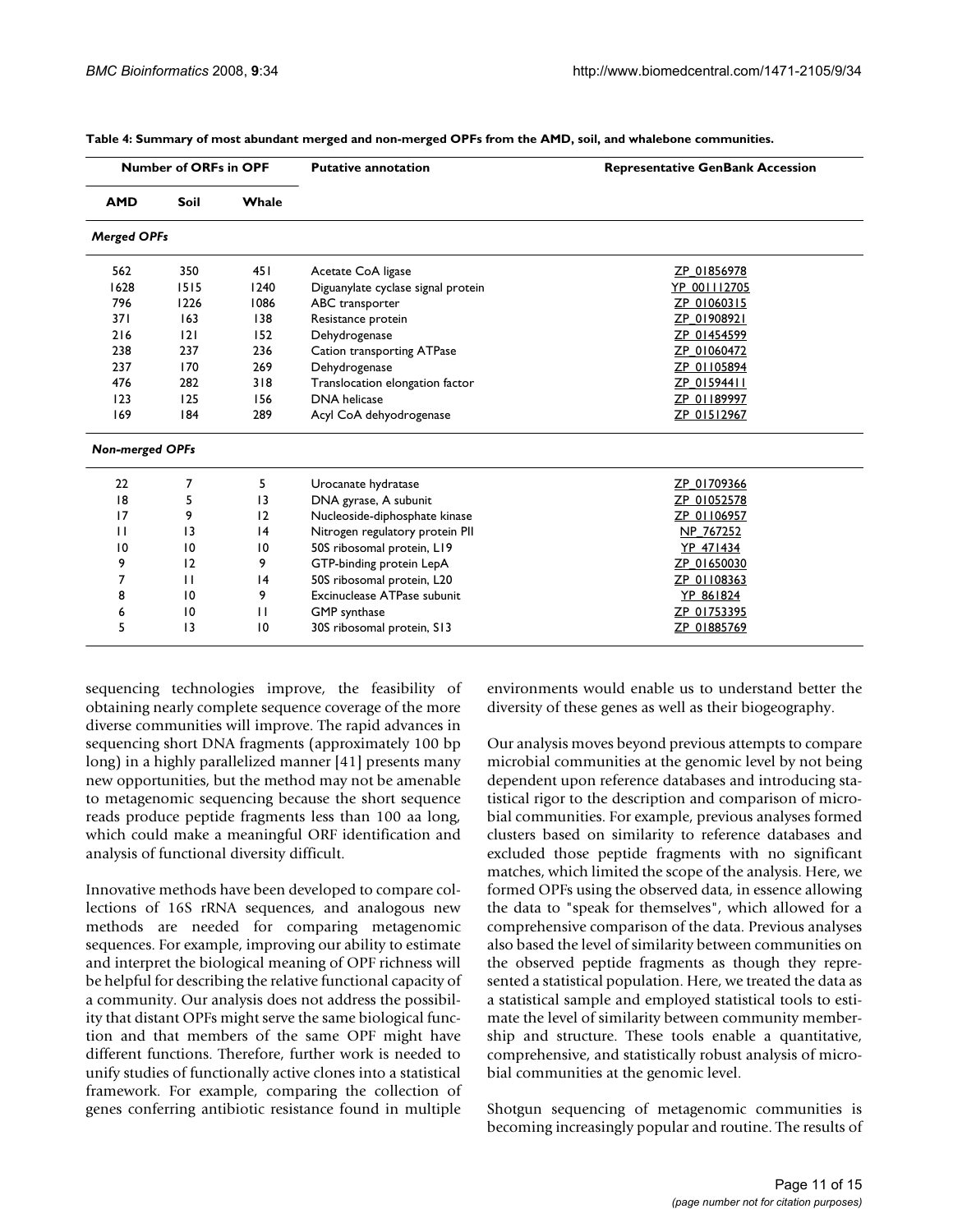these efforts will provide more insight if they are wrapped in robust ecological and statistical frameworks. Tools are needed to advance data analysis beyond the frequency of different COGs or KEGG categories that are found within a community. This study is a step in building such a framework to compare microbial communities functionally at the genomic level. In addition to estimating community relatedness based on metagenomic data, our approach accounts for present but unsampled peptide fragments, is independent of a subjective annotation process, and includes peptide fragments with no known function.

# **Methods**

### *Genome sequence data*

We obtained the 101,379 sequence reads used to assemble the *Bacillus anthracis* str. Ames whole genome sequence from GenBank ([NC\\_003997](http://www.ncbi.nih.gov/entrez/query.fcgi?db=Nucleotide&cmd=search&term=NC_003997)). Each sequence read was evaluated by fastgenesb at the Joint Genome Institute using the same parameters used to predict the identity of peptide fragments in two previous metagenomic sequencing studies [15,18]. We also obtained the complete complement of 4,514 ORFs from the finished genome that were longer than 100 aa. All of the predicted peptide fragments from the published metagenomic sequencing projects using an acid mine drainage biofilm [15], whalebone [18], and soil [18] were obtained from the Joint Genome Institute. Only those ORFs and peptide fragments longer than 100 aa were considered in our analyses.

### *Modified toolbox*

DOTUR is a freely available computer program that uses a distance matrix to assign sequences to operational taxonomic units (OTUs) using either the nearest, average, or furthest neighbor clustering algorithms for all possible distances and then constructs rarefaction and collector's curves for a variety of ecological parameters [30]. These curves can be used to compare the relative richness, the number of different OTUs in a community, of two samples and to estimate the overall richness within a sample. Similarly, MG-DOTUR clusters sequences into OPFs using a BLAST table as the input. ORFs are assigned to OPFs using the furthest neighbor clustering algorithm [42], which requires that all sequences in the OPF have a pairwise BSR value greater than a specified value. Because BSRs are not necessarily symmetric (i.e.  $BSR_{ij} \neq BSR_{ij}$ ), they were forced to be symmetric by using the smaller of the two values. Once MG-DOTUR assigns sequences to OPFs, rarefaction curves of the number of OPFs observed on average as a function of ORFs sampled and collector's curves of the Chao1 [43], ACE [44], and the interpolated Jackknife [45] richness estimates as a function of ORFs sample are calculated at multiple BSR values predefined by the user. MG-DOTUR uses a switch to calculate the ACE estimator. If the coefficient of variation  $(\gamma)$  is greater than 0.8, then the ACE-1 estimator is calculated, otherwise the simple ACE estimator is used. This follows recommendations made by Anne Chao for use of the program SPADE [46]. This study reports results obtained by defining an OPF a group of sequences with a BSR value greater than 0.30 [34,35] and OTU as a group of sequences that are all more than 97% identical to each other [30].

∫-LIBSHUFF [31] is a modified version of the program LIB-SHUFF [32] that makes use of the integral form of the Cramér-von Mises statistic to determine whether two communities are either samples of the same statistical population, sub-samples of each other, or were drawn from different statistical populations. As employed in ∫- LIBSHUFF, the Cramér-von Mises statistic is a function of the coverage of one sequence collection onto itself (i.e. homologous coverage,  $C_X$ ) compared to its coverage onto another collection (i.e. heterologous coverage,  $C_{XY}$ ). Coverage is the fraction of sequences that have another sequence within a given distance of them. Application of the LIBSHUFF-style analysis requires converting BSR values into distances by subtracting the BSR value from one and setting the limits of integration from zero to 0.70. MG-LIBSHUFF calculates the ∆C<sub>XY</sub> statistic and evaluates its significance using a Monte Carlo testing procedure as described elsewhere [31,32].

$$
\Delta C_{XY} = \int_{0}^{1-BSR_{\min}} \left( C_X(D) - C_{XY}(D) \right)^2 dD
$$

where,

 $D =$  the distance (1-BSR) that is used to determine the level of coverage.

 $C_X(D)$  and  $C_{XY}(D)$  = measures of homologous and heterologous library coverage.

 $BSR<sub>min</sub>$  = the smallest meaningful BSR value; for this analysis set at 0.30

Population biologists have developed an analysis of variance (ANOVA)-style of analysis, which tests whether a collection of communities have similar genetic diversities using mitochondrial DNA sequences and other genetic markers. This method has been designated as either the analysis of molecular variance (AMOVA) [47] or non-parametric multivariate analysis of variance (MANOVA) [48]. This analysis has been applied for comparing bacterial communities using 16S rRNA sequences [33]. The general method is based on partitioning the sum of the squared elements in a distance matrix similar to what is done in an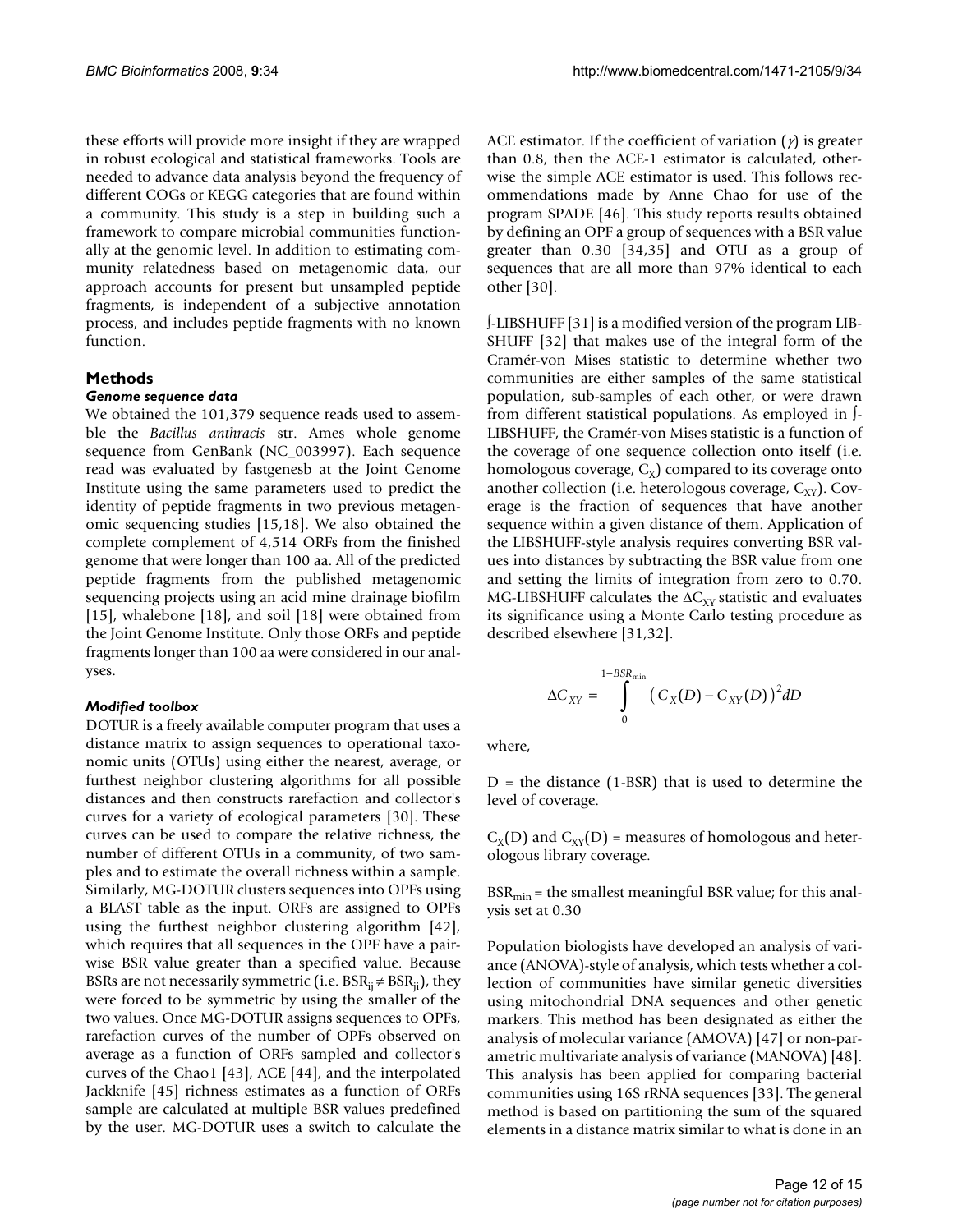ANOVA. As applied in MG-AMOVA, we implement a single-classification ANOVA design to determine whether the average genetic average genetic difference between the three whalebone communities was significantly greater than the difference within a community. The total sumsquared error  $(SS_T)$  and within community sum-squared error ( $SS<sub>W</sub>$ ) is calculated by

$$
SS_T = \frac{1}{N} \sum_{i=1}^{N-1} \sum_{j=i+1}^{N} \left(1 - BSR_{ij}\right)^2
$$
  

$$
SS_W = \frac{1}{N} \sum_{i=1}^{N-1} \sum_{j=i+1}^{N} \left(1 - BSR_{ij}\right)^2 e_{ij}
$$

where,

 $BSR_{ii}$  = the BSR value between the i<sup>th</sup> and the jth peptide fragments.

 $\varepsilon_{ij}$  = 1 if i and j are in the same community, otherwise it is  $\Omega$ .

### N = total number of peptide fragments

The sum-squared error among communities (SSA) can be calculated as  $SS_A = SS_T-SS_W$ . Significance was determined by randomizing the assignment of sequences to the sequence collections and recalculating the statistic and determining the proportion of randomizations resulting in an equal or smaller  $SS_W$  value than that observed from the randomized distribution [48].

# *OPF-based comparisons of community membership and structure*

Using the frequency that each OPF was observed in multiple communities, it has been possible to estimate the number of OPFs that are shared between communities as well as describe the overlap between community structures. Analogous to the Chao1 non-parametric richness estimator [43], Chao et al. [49] derived a non-parametric estimator of the richness shared between two communities:

$$
S_{A,B \; Chao} = S_{12} + f_{11} \frac{f_{1+}f_{+1}}{4f_{2+}f_{+2}} + \frac{f_{1+}^2}{2f_{2+}} + \frac{f_{+1}^2}{2f_{+2}}
$$

where,

 $S_{12}$  = number of shared OPFs in A and B

 $f_{11}$  = number of shared OPFs with one observed individual in A and B

 $f_{1+}$ ,  $f_{2+}$  = number of shared OPFs with one or two individuals observed in A

 $f_{+1}$ ,  $f_{+2}$  = number of shared OPFs with one or two individuals observed in B

By a similar approach the fraction of individuals or peptide fragments that belong to a shared OPF can be estimated [50,51]:

$$
U_{est} = \sum_{i=1}^{S_{12}} \frac{X_i}{n_{total}} + \frac{m_{total}-1}{m_{total}} \frac{f_{+1}}{2f_{+2}} \sum_{i=1}^{S_{12}} \frac{X_i}{n_{total}} I(Y_i = 1)
$$
  

$$
V_{est} = \sum_{i=1}^{S_{12}} \frac{Y_i}{m_{total}} + \frac{n_{total}-1}{n_{total}} \frac{f_{1+1}}{2f_{2+}} \sum_{i=1}^{S_{12}} \frac{Y_i}{m_{total}} I(X_i = 1)
$$

where,

 $U_{est}$ ,  $V_{est}$  = fraction of sequences from A and B that belong to a shared OTU

 $X_i$ ,  $Y_i$  = abundance of the i<sup>th</sup> shared OTU in A and B

 $n_{\text{total}}$ ,  $m_{\text{total}}$  = total number of sequences sampled in A and B

I( $\cdot$ ) = if the argument,  $\cdot$ , is true then I( $\cdot$ ) is 1; otherwise it is 0.

 $U_{\text{est}}$  and  $V_{\text{est}}$  can then be used to estimate an abundancebased Jaccard similarity coefficient:

$$
J_{abund} = \frac{U_{est}V_{est}}{U_{est}+V_{est}-U_{est}V_{est}}
$$

To incorporate into the measure of community similarity the proportion of peptide fragments in each OPF, Yue and Clayton [52] developed the parameter  $\theta$ :

$$
q = \frac{\sum_{i=1}^{S_1} \frac{X_i}{n_{total}} \frac{Y_i}{m_{total}}}{\sum_{i=1}^{S_1} \left(\frac{X_i}{n_{total}}\right)^2 + \sum_{i=1}^{S_2} \left(\frac{Y_i}{m_{total}}\right)^2 - \sum_{i=1}^{S_1 2} \frac{X_i}{n_{total}} \frac{Y_i}{m_{total}}
$$

where,

 $S_1$  and  $S_2$  = observed number of OPFs in each community.

#### *16S rRNA sequence analysis*

The three metagenomic sequencing projects were selected because they were accompanied by parallel 16S rRNA sequence collections. We obtained the sequences from the original authors and aligned the sequences using the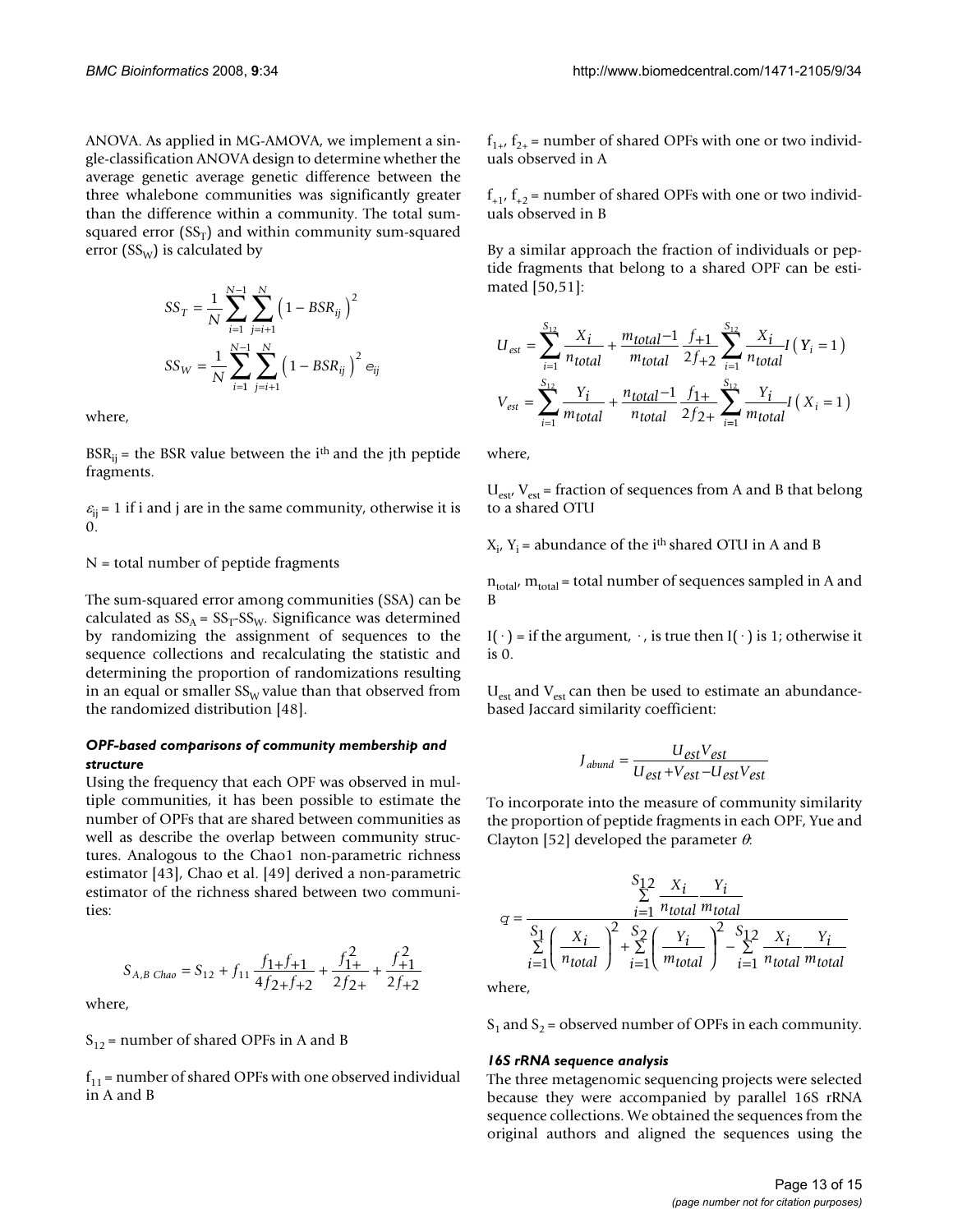greengenes website [53]. Aligned sequences were imported to ARB [54] and overlapping sequences were used to construct distance matrices with a Jukes-Cantor correction for multiple substitutions. Distance matrices were analyzed using DOTUR [30], ∫-LIBSHUFF [31], and MG-AMOVA as described above.

### **Availability of data and software**

MG-DOTUR, MG-LIBSHUFF, MG-AMOVA and all sequence and analysis files are available from the authors' website [55].

# **Authors' contributions**

PDS designed the study, developed the methods and software, analyzed results, and wrote the manuscript. JH analyzed results and wrote the manuscript. All authors read and approved the final manuscript.

### **Acknowledgements**

We appreciate the generosity of Susannah Tringe for providing the 16S rRNA sequences and peptide fragment sequences from the AMD, soil, whalebone, and unassembled *B. anthracis* sequence reads. We are grateful to Gene Tyson for providing the 16S rRNA sequences from the AMD community. This work was supported by a USDA postdoctoral fellowship in Soil Biology to PDS (2003-35107-13856), the NSF Microbial Observatories program (MCB-0132085), the Howard Hughes Medical Institute, and the University of Wisconsin-Madison College of Agricultural and Life Sciences.

### **References**

- 1. Riesenfeld CS, Schloss PD, Handelsman J: **[Metagenomics: genomic](http://www.ncbi.nlm.nih.gov/entrez/query.fcgi?cmd=Retrieve&db=PubMed&dopt=Abstract&list_uids=15568985) [analysis of microbial communities.](http://www.ncbi.nlm.nih.gov/entrez/query.fcgi?cmd=Retrieve&db=PubMed&dopt=Abstract&list_uids=15568985)** *Annu Rev Genet* 2004, **38:**525-552.
- 2. Stein JL, Marsh TL, Wu KY, Shizuya H, DeLong EF: **[Characteriza](http://www.ncbi.nlm.nih.gov/entrez/query.fcgi?cmd=Retrieve&db=PubMed&dopt=Abstract&list_uids=8550487)tion of uncultivated prokaryotes: Isolation and analysis of a [40-kilobase-pair genome fragment front a planktonic marine](http://www.ncbi.nlm.nih.gov/entrez/query.fcgi?cmd=Retrieve&db=PubMed&dopt=Abstract&list_uids=8550487) [archaeon.](http://www.ncbi.nlm.nih.gov/entrez/query.fcgi?cmd=Retrieve&db=PubMed&dopt=Abstract&list_uids=8550487)** *J Bacteriol* 1996, **178(3):**591-599.
- 3. Rondon MR, August PR, Bettermann AD, Brady SF, Grossman TH, *et al.*: **[Cloning the soil metagenome: a strategy for accessing the](http://www.ncbi.nlm.nih.gov/entrez/query.fcgi?cmd=Retrieve&db=PubMed&dopt=Abstract&list_uids=10831436) [genetic and functional diversity of uncultured microorgan](http://www.ncbi.nlm.nih.gov/entrez/query.fcgi?cmd=Retrieve&db=PubMed&dopt=Abstract&list_uids=10831436)[isms.](http://www.ncbi.nlm.nih.gov/entrez/query.fcgi?cmd=Retrieve&db=PubMed&dopt=Abstract&list_uids=10831436)** *Appl Environ Microbiol* 2000, **66(6):**2541-2547.
- Schmidt TM, DeLong EF, Pace NR: **[Analysis of a marine pico](http://www.ncbi.nlm.nih.gov/entrez/query.fcgi?cmd=Retrieve&db=PubMed&dopt=Abstract&list_uids=2066334)[plankton community by 16S rRNA gene cloning and](http://www.ncbi.nlm.nih.gov/entrez/query.fcgi?cmd=Retrieve&db=PubMed&dopt=Abstract&list_uids=2066334) [sequencing.](http://www.ncbi.nlm.nih.gov/entrez/query.fcgi?cmd=Retrieve&db=PubMed&dopt=Abstract&list_uids=2066334)** *J Bacteriol* 1991, **173(14):**4371-4378.
- 5. Breitbart M, Hewson I, Felts B, Mahaffy JM, Nulton J, *et al.*: **[Metage](http://www.ncbi.nlm.nih.gov/entrez/query.fcgi?cmd=Retrieve&db=PubMed&dopt=Abstract&list_uids=14526037)[nomic analyses of an uncultured viral community from](http://www.ncbi.nlm.nih.gov/entrez/query.fcgi?cmd=Retrieve&db=PubMed&dopt=Abstract&list_uids=14526037) [human feces.](http://www.ncbi.nlm.nih.gov/entrez/query.fcgi?cmd=Retrieve&db=PubMed&dopt=Abstract&list_uids=14526037)** *J Bacteriol* 2003, **185(20):**6220-6223.
- 6. Breitbart M, Felts B, Kelley S, Mahaffy JM, Nulton J, *et al.*: **Diversity and population structure of a near-shore marine-sediment viral community.** *Proc R Soc Lond B Biol Sci* 2004, **271(1539):**565-574.
- 7. Venter JC, Remington K, Heidelberg JF, Halpern AL, Rusch D, *et al.*: **[Environmental genome shotgun sequencing of the Sargasso](http://www.ncbi.nlm.nih.gov/entrez/query.fcgi?cmd=Retrieve&db=PubMed&dopt=Abstract&list_uids=15001713) [Sea.](http://www.ncbi.nlm.nih.gov/entrez/query.fcgi?cmd=Retrieve&db=PubMed&dopt=Abstract&list_uids=15001713)** *Science* 2004, **304:**66-74.
- 8. DeLong EF, Preston CM, Mincer T, Rich V, Hallam SJ, et al.: **[Commu](http://www.ncbi.nlm.nih.gov/entrez/query.fcgi?cmd=Retrieve&db=PubMed&dopt=Abstract&list_uids=16439655)[nity genomics among stratified microbial assemblages in the](http://www.ncbi.nlm.nih.gov/entrez/query.fcgi?cmd=Retrieve&db=PubMed&dopt=Abstract&list_uids=16439655) [ocean's interior.](http://www.ncbi.nlm.nih.gov/entrez/query.fcgi?cmd=Retrieve&db=PubMed&dopt=Abstract&list_uids=16439655)** *Science* 2006, **311(5760):**496-503.
- 9. Rusch DB, Halpern AL, Sutton G, Heidelberg KB, Williamson S, *et al.*: **[The Sorcerer II global ocean sampling expedition: North](http://www.ncbi.nlm.nih.gov/entrez/query.fcgi?cmd=Retrieve&db=PubMed&dopt=Abstract&list_uids=17355176)[west Atlantic through Eastern Tropical Pacific.](http://www.ncbi.nlm.nih.gov/entrez/query.fcgi?cmd=Retrieve&db=PubMed&dopt=Abstract&list_uids=17355176)** *PLoS Biol* 2007, **5(3):**e77.
- 10. Yooseph S, Sutton G, Rusch DB, Halpern AL, Williamson SJ, *et al.*: **[The Sorcerer II global ocean sampling expedition: Expand](http://www.ncbi.nlm.nih.gov/entrez/query.fcgi?cmd=Retrieve&db=PubMed&dopt=Abstract&list_uids=17355171)[ing the universe of protein families.](http://www.ncbi.nlm.nih.gov/entrez/query.fcgi?cmd=Retrieve&db=PubMed&dopt=Abstract&list_uids=17355171)** *PLoS Biol* 2007, **5(3):**e16.
- 11. Strous M, Pelletier E, Mangenot S, Rattei T, Lehner A, *et al.*: **[Deci](http://www.ncbi.nlm.nih.gov/entrez/query.fcgi?cmd=Retrieve&db=PubMed&dopt=Abstract&list_uids=16598256)[phering the evolution and metabolism of an anammox bac](http://www.ncbi.nlm.nih.gov/entrez/query.fcgi?cmd=Retrieve&db=PubMed&dopt=Abstract&list_uids=16598256)**[terium from a community genome.](http://www.ncbi.nlm.nih.gov/entrez/query.fcgi?cmd=Retrieve&db=PubMed&dopt=Abstract&list_uids=16598256) **440(7085):**790-794.
- 12. Garcia Martin H, Ivanova N, Kunin V, Warnecke F, Barry KW, *et al.*: **[Metagenomic analysis of two enhanced biological phospho](http://www.ncbi.nlm.nih.gov/entrez/query.fcgi?cmd=Retrieve&db=PubMed&dopt=Abstract&list_uids=16998472)[rus removal \(EBPR\) sludge communities.](http://www.ncbi.nlm.nih.gov/entrez/query.fcgi?cmd=Retrieve&db=PubMed&dopt=Abstract&list_uids=16998472)** *Nat Biotechnol* 2006, **24(10):**1263-1269.
- 13. Hallam SJ, Putnam N, Preston CM, Detter JC, Rokhsar D, *et al.*: **[Reverse methanogenesis: testing the hypothesis with envi](http://www.ncbi.nlm.nih.gov/entrez/query.fcgi?cmd=Retrieve&db=PubMed&dopt=Abstract&list_uids=15353801)[ronmental genomics.](http://www.ncbi.nlm.nih.gov/entrez/query.fcgi?cmd=Retrieve&db=PubMed&dopt=Abstract&list_uids=15353801)** *Science* 2004, **305(5689):**1457-1462.
- 14. Hallam SJ, Mincer TJ, Schleper C, Preston CM, Roberts K, *et al.*: **[Path](http://www.ncbi.nlm.nih.gov/entrez/query.fcgi?cmd=Retrieve&db=PubMed&dopt=Abstract&list_uids=16533068)ways of carbon assimilation and ammonia oxidation sug[gested by environmental genomic analyses of marine](http://www.ncbi.nlm.nih.gov/entrez/query.fcgi?cmd=Retrieve&db=PubMed&dopt=Abstract&list_uids=16533068) [Crenarchaeota.](http://www.ncbi.nlm.nih.gov/entrez/query.fcgi?cmd=Retrieve&db=PubMed&dopt=Abstract&list_uids=16533068)** *PLoS Biol* 2006, **4(4):**e95.
- 15. Tyson GW, Chapman J, Hugenholtz P, Allen EE, Ram RJ, *et al.*: **[Com](http://www.ncbi.nlm.nih.gov/entrez/query.fcgi?cmd=Retrieve&db=PubMed&dopt=Abstract&list_uids=14961025)[munity structure and metabolism through reconstruction of](http://www.ncbi.nlm.nih.gov/entrez/query.fcgi?cmd=Retrieve&db=PubMed&dopt=Abstract&list_uids=14961025) [microbial genomes from the environment.](http://www.ncbi.nlm.nih.gov/entrez/query.fcgi?cmd=Retrieve&db=PubMed&dopt=Abstract&list_uids=14961025)** *Nature* 2004, **428(6978):**37-43.
- 16. Woyke T, Teeling H, Ivanova NN, Huntemann M, Richter M, *et al.*: **[Symbiosis insights through metagenomic analysis of a micro](http://www.ncbi.nlm.nih.gov/entrez/query.fcgi?cmd=Retrieve&db=PubMed&dopt=Abstract&list_uids=16980956)[bial consortium.](http://www.ncbi.nlm.nih.gov/entrez/query.fcgi?cmd=Retrieve&db=PubMed&dopt=Abstract&list_uids=16980956)** *Nature* 2006, **443(7114):**950-955.
- 17. Gill SR, Pop M, Deboy RT, Eckburg PB, Turnbaugh PJ, *et al.*: **[Metage](http://www.ncbi.nlm.nih.gov/entrez/query.fcgi?cmd=Retrieve&db=PubMed&dopt=Abstract&list_uids=16741115)[nomic analysis of the human distal gut microbiome.](http://www.ncbi.nlm.nih.gov/entrez/query.fcgi?cmd=Retrieve&db=PubMed&dopt=Abstract&list_uids=16741115)** *Science* 2006, **312(5778):**1355-1359.
- 18. Tringe SG, von Mering C, Kobayashi A, Salamov AA, Chen K, *et al.*: **[Comparative metagenomics of microbial communities.](http://www.ncbi.nlm.nih.gov/entrez/query.fcgi?cmd=Retrieve&db=PubMed&dopt=Abstract&list_uids=15845853)** *Science* 2005, **308(5721):**554-557.
- 19. Schloss PD, Handelsman J: **[Metagenomics for studying uncultur](http://www.ncbi.nlm.nih.gov/entrez/query.fcgi?cmd=Retrieve&db=PubMed&dopt=Abstract&list_uids=16086859)[able microorganisms: cutting the Gordian knot.](http://www.ncbi.nlm.nih.gov/entrez/query.fcgi?cmd=Retrieve&db=PubMed&dopt=Abstract&list_uids=16086859)** *Genome Biol* 2005, **6(8):**229.
- 20. Mavromatis K, Ivanova N, Barry K, Shapiro H, Goltsman E, *et al.*: **[Use](http://www.ncbi.nlm.nih.gov/entrez/query.fcgi?cmd=Retrieve&db=PubMed&dopt=Abstract&list_uids=17468765) [of simulated data sets to evaluate the fidelity of metagen](http://www.ncbi.nlm.nih.gov/entrez/query.fcgi?cmd=Retrieve&db=PubMed&dopt=Abstract&list_uids=17468765)[omic processing methods.](http://www.ncbi.nlm.nih.gov/entrez/query.fcgi?cmd=Retrieve&db=PubMed&dopt=Abstract&list_uids=17468765)** *Nature methods* 2007, **4(6):**495-500.
- 21. Huson DH, Auch AF, Qi J, Schuster SC: **[MEGAN analysis of](http://www.ncbi.nlm.nih.gov/entrez/query.fcgi?cmd=Retrieve&db=PubMed&dopt=Abstract&list_uids=17255551) [metagenomic data.](http://www.ncbi.nlm.nih.gov/entrez/query.fcgi?cmd=Retrieve&db=PubMed&dopt=Abstract&list_uids=17255551)** *Genome Res* 2007, **17(3):**377-386.
- 22. Markowitz VM, Ivanova N, Palaniappan K, Szeto E, Korzeniewski F, *et al.*: **[An experimental metagenome data management and](http://www.ncbi.nlm.nih.gov/entrez/query.fcgi?cmd=Retrieve&db=PubMed&dopt=Abstract&list_uids=16873494) [analysis system.](http://www.ncbi.nlm.nih.gov/entrez/query.fcgi?cmd=Retrieve&db=PubMed&dopt=Abstract&list_uids=16873494)** *Bioinformatics* 2006, **22(14):**e359-367.
- 23. Rodriguez-Brito B, Rohwer F, Edwards R: **[An application of statis](http://www.ncbi.nlm.nih.gov/entrez/query.fcgi?cmd=Retrieve&db=PubMed&dopt=Abstract&list_uids=16549025)[tics to comparative metagenomics.](http://www.ncbi.nlm.nih.gov/entrez/query.fcgi?cmd=Retrieve&db=PubMed&dopt=Abstract&list_uids=16549025)** *BMC Bioinformatics* 2006, **7(1):**162.
- 24. McHardy AC, Martin HG, Tsirigos A, Hugenholtz P, Rigoutsos I: **[Accurate phylogenetic classification of variable-length DNA](http://www.ncbi.nlm.nih.gov/entrez/query.fcgi?cmd=Retrieve&db=PubMed&dopt=Abstract&list_uids=17179938) [fragments.](http://www.ncbi.nlm.nih.gov/entrez/query.fcgi?cmd=Retrieve&db=PubMed&dopt=Abstract&list_uids=17179938)** *Nature methods* 2007, **4(1):**63-72.
- 25. von Mering C, Hugenholtz P, Raes J, Tringe SG, Doerks T, *et al.*: **[Quantitative phylogenetic assessment of microbial commu](http://www.ncbi.nlm.nih.gov/entrez/query.fcgi?cmd=Retrieve&db=PubMed&dopt=Abstract&list_uids=17272687)[nities in diverse environments.](http://www.ncbi.nlm.nih.gov/entrez/query.fcgi?cmd=Retrieve&db=PubMed&dopt=Abstract&list_uids=17272687)** *Science* 2007, **315(5815):**1126-1130.
- 26. Teeling H, Meyerdierks A, Bauer M, Amann R, Glockner FO: **[Appli](http://www.ncbi.nlm.nih.gov/entrez/query.fcgi?cmd=Retrieve&db=PubMed&dopt=Abstract&list_uids=15305919)[cation of tetranucleotide frequencies for the assignment of](http://www.ncbi.nlm.nih.gov/entrez/query.fcgi?cmd=Retrieve&db=PubMed&dopt=Abstract&list_uids=15305919) [genomic fragments.](http://www.ncbi.nlm.nih.gov/entrez/query.fcgi?cmd=Retrieve&db=PubMed&dopt=Abstract&list_uids=15305919)** *Environ Microbiol* 2004, **6(9):**938-947.
- 27. Teeling H, Waldmann J, Lombardot T, Bauer M, Glockner FO: **TETRA: a web-service and a stand-alone program for the [analysis and comparison of tetranucleotide usage patterns in](http://www.ncbi.nlm.nih.gov/entrez/query.fcgi?cmd=Retrieve&db=PubMed&dopt=Abstract&list_uids=15507136) [DNA sequences.](http://www.ncbi.nlm.nih.gov/entrez/query.fcgi?cmd=Retrieve&db=PubMed&dopt=Abstract&list_uids=15507136)** *BMC Bioinformatics* 2004, **5(1):**163.
- 28. Foerstner KU, von Mering C, Bork P: **[Comparative analysis of](http://www.ncbi.nlm.nih.gov/entrez/query.fcgi?cmd=Retrieve&db=PubMed&dopt=Abstract&list_uids=16524840) [environmental sequences: potential and challenges.](http://www.ncbi.nlm.nih.gov/entrez/query.fcgi?cmd=Retrieve&db=PubMed&dopt=Abstract&list_uids=16524840)** *Philos Trans R Soc Lond B Biol Sci* 2006, **361(1467):**519-523.
- 29. Johnson PL, Slatkin M: **[Inference of population genetic parame](http://www.ncbi.nlm.nih.gov/entrez/query.fcgi?cmd=Retrieve&db=PubMed&dopt=Abstract&list_uids=16954540)[ters in metagenomics: a clean look at messy data.](http://www.ncbi.nlm.nih.gov/entrez/query.fcgi?cmd=Retrieve&db=PubMed&dopt=Abstract&list_uids=16954540)** *Genome Res* 2006, **16(10):**1320-1327.
- 30. Schloss PD, Handelsman J: **[Introducing DOTUR, a computer](http://www.ncbi.nlm.nih.gov/entrez/query.fcgi?cmd=Retrieve&db=PubMed&dopt=Abstract&list_uids=15746353) [program for defining operational taxonomic units and esti](http://www.ncbi.nlm.nih.gov/entrez/query.fcgi?cmd=Retrieve&db=PubMed&dopt=Abstract&list_uids=15746353)[mating species richness.](http://www.ncbi.nlm.nih.gov/entrez/query.fcgi?cmd=Retrieve&db=PubMed&dopt=Abstract&list_uids=15746353)** *Appl Environ Microbiol* 2005, **71(3):**1501-1506.
- 31. Schloss PD, Larget BR, Handelsman J: **[Integration of microbial](http://www.ncbi.nlm.nih.gov/entrez/query.fcgi?cmd=Retrieve&db=PubMed&dopt=Abstract&list_uids=15345436) [ecology and statistics: a test to compare gene libraries.](http://www.ncbi.nlm.nih.gov/entrez/query.fcgi?cmd=Retrieve&db=PubMed&dopt=Abstract&list_uids=15345436)** *Appl Environ Microbiol* 2004, **70:**5485-5492.
- 32. Singleton DR, Furlong MA, Rathbun SL, Whitman WB: **[Quantitative](http://www.ncbi.nlm.nih.gov/entrez/query.fcgi?cmd=Retrieve&db=PubMed&dopt=Abstract&list_uids=11526051) [comparisons of 16S rRNA gene sequence libraries from envi](http://www.ncbi.nlm.nih.gov/entrez/query.fcgi?cmd=Retrieve&db=PubMed&dopt=Abstract&list_uids=11526051)[ronmental samples.](http://www.ncbi.nlm.nih.gov/entrez/query.fcgi?cmd=Retrieve&db=PubMed&dopt=Abstract&list_uids=11526051)** *Appl Environ Microbiol* 2001, **67(9):**4374-4376.
- 33. Martin AP: **[Phylogenetic approaches for describing and com](http://www.ncbi.nlm.nih.gov/entrez/query.fcgi?cmd=Retrieve&db=PubMed&dopt=Abstract&list_uids=12147459)[paring the diversity of microbial communities.](http://www.ncbi.nlm.nih.gov/entrez/query.fcgi?cmd=Retrieve&db=PubMed&dopt=Abstract&list_uids=12147459)** *Appl Environ Microbiol* 2002, **68(8):**3673-3682.
- 34. Rasko DA, Myers GS, Ravel J: **[Visualization of comparative](http://www.ncbi.nlm.nih.gov/entrez/query.fcgi?cmd=Retrieve&db=PubMed&dopt=Abstract&list_uids=15634352) [genomic analyses by BLAST score ratio.](http://www.ncbi.nlm.nih.gov/entrez/query.fcgi?cmd=Retrieve&db=PubMed&dopt=Abstract&list_uids=15634352)** *BMC Bioinformatics* 2005, **6(1):**2.